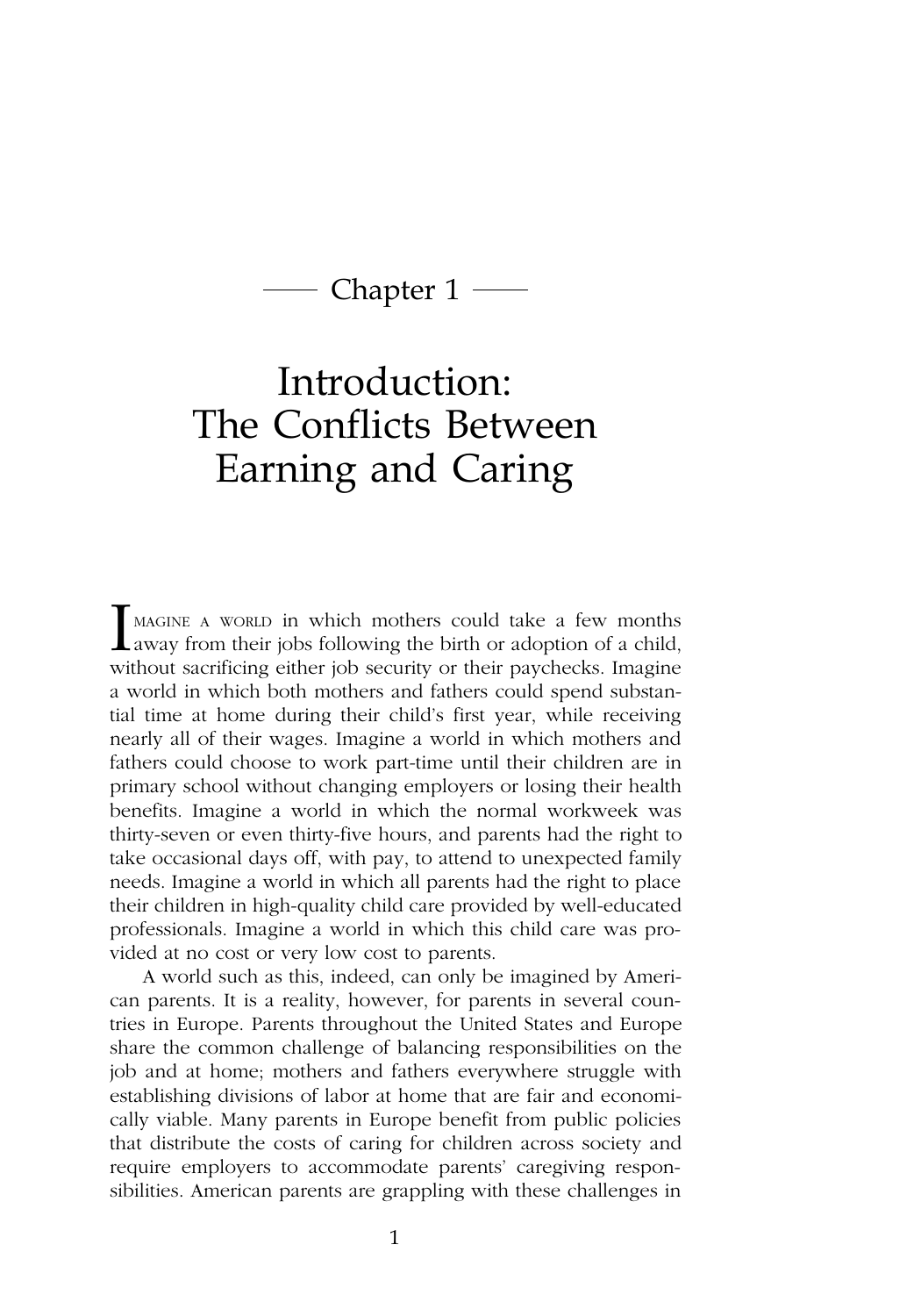a world that is much less supportive. For the most part, they are left to craft their own solutions.

We have spent the past several years studying what parents need to balance paid work with caregiving and analyzing social and labor market policies in other countries that are relatively similar to the United States. In this book we describe what we have learned and draw policy lessons that are meaningful in the American context.

During the writing of this book, we have become keenly aware of several overlapping but surprisingly distinct conversations about work and family life in the United States. These parallel but nonintersecting conversations converge in recognizing that there is a problem. They diverge substantially, however, in their definition of the problem and their proposed solutions.

One conversation has evolved out of growing concerns for the well-being of children. Researchers in public health and education tell us that American children are doing poorly on a number of dimensions, from early school readiness to later school achievement and adolescent childbearing. Research on child development, including important new findings about early brain development, has focused much of this discussion on the role of the family in determining child outcomes. Although the causes of these problems are multiple, many observers point to the absence or diminished attention of parents—who are more deeply engaged than ever in responsibilities outside the home—as an important contributing factor.

A second conversation has been animated by rapid changes in women's engagement in the labor market. Following the sharp rise in the employment of women with children during the 1960s and 1970s, a somewhat different group of social scientists, policy analysts, and advocates began a conversation about the conflict between work and family. This conversation has focused on the problems of working parents, whose competing responsibilities leave them penalized in the workplace and overburdened and exhausted at home. Although the research is not exclusively focused on the problems of women—men too complain about a lack of time with their families—it is mothers who are viewed as most burdened and conflicted by multiple roles.

A third conversation has grown out of the second wave of the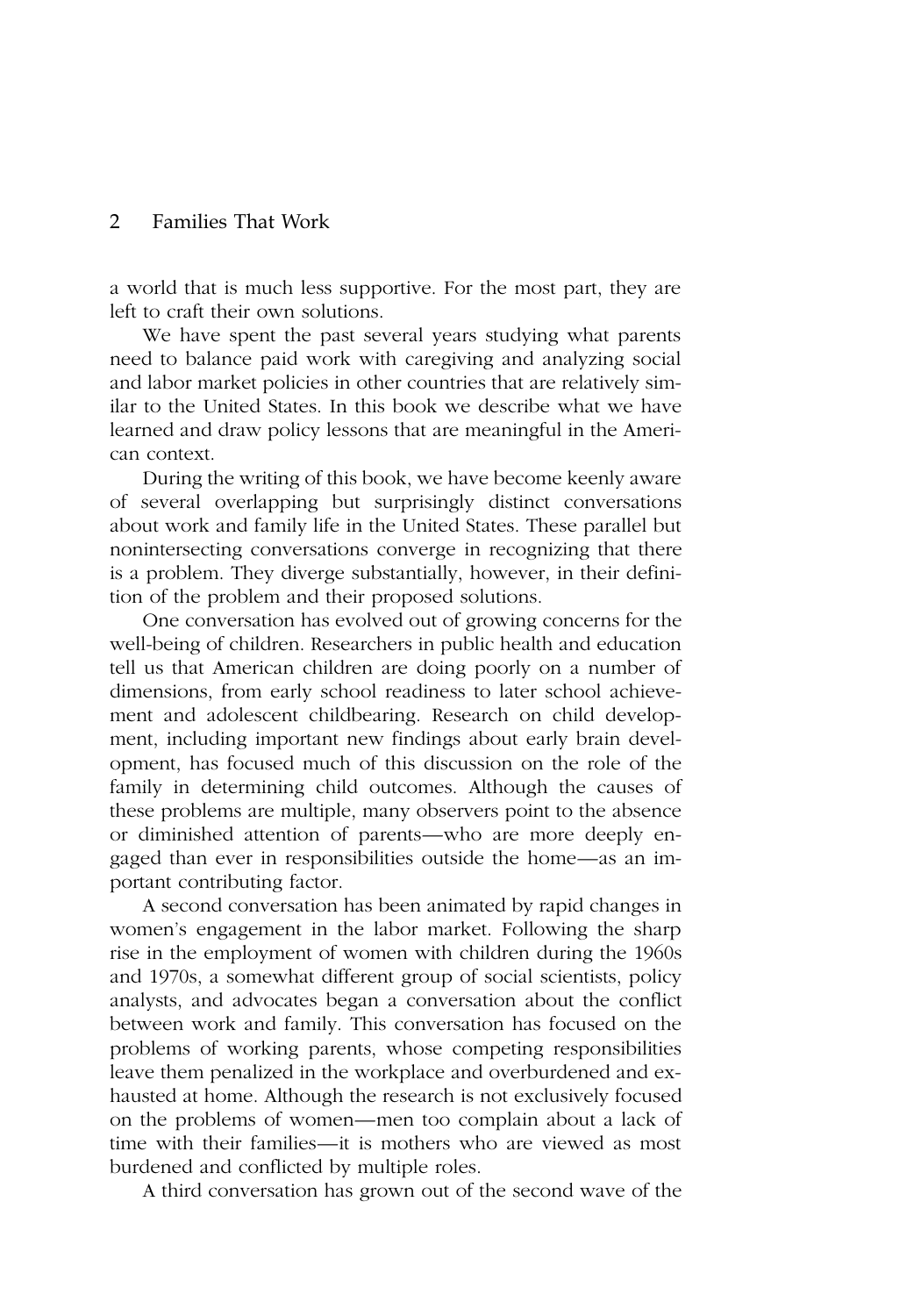women's movement. Since the 1960s, when activists began to argue that "the personal is the political," many feminists have taken a hard look at the role of the nuclear family in the subjugation of women. Feminists concerned with the family have concluded that persistent gender inequality in the labor market is both cause and consequence of women's disproportionate assumption of unpaid work in the home. This conversation revolves around the ways in which men's stronger ties to the labor market carry social, political, and economic advantages that are denied to many women, especially those who spend substantial amounts of time caring for children.

There has been surprisingly little meeting of the minds among participants in these separate but related conversations. Their conversations seem most at odds in the solutions they propose to the problem. Research on child well-being stresses the importance of parents' availability, and many interpret this research to suggest the need for policies—such as child tax credits and maternity leaves—that would allow mothers of young children to opt out of the labor market.<sup>1</sup> Much of the literature on work-family conflict also stresses women's connection to children and locates the conflict in women's lives; solutions focus on policies that allow women both to work for pay and to spend time at home caring for their children—such as part-time work, job sharing, telecommuting, and flextime. In contrast, feminists have typically identified the problem as women's intermittent connection to employment and men's lagging contributions at home. Feminists argue that women will not and cannot achieve parity with men as long as they shoulder unequal responsibilities for unpaid care work. Along with policies that reduce employment barriers and discrimination, feminists typically advocate for alternatives to maternal child care—such as more and higher-quality out-of-home child care and an expansion of options for paternity leave.

We came to this collaboration as interdisciplinary social scientists with a shared interest in social welfare policy. Our backgrounds also differ in ways that mirror these larger divides: one of us was steeped in feminism, the other had a long-standing concern with the care and well-being of children. Not surprisingly, we clashed over several issues, especially those related to maternal employment when children are very young. One of us worried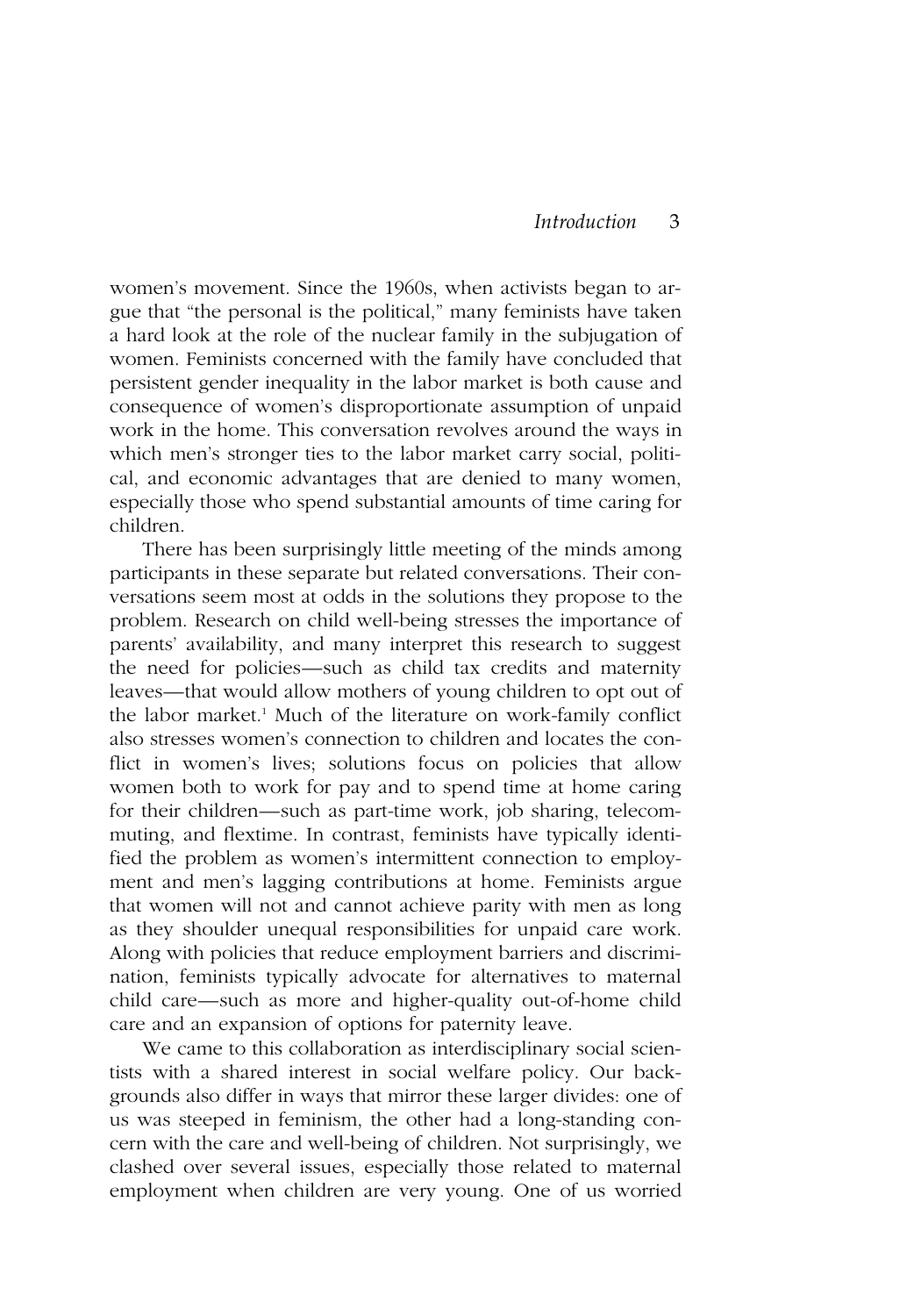about symmetry between women's and men's engagement in the world outside the home, arguing that women's emancipation depends on their reaching parity with men in the public spheres of employment and politics. The other worried about poor-quality care for children, pointing out that children need their parents' time and that, in many families, that need might be incompatible with full-time maternal employment when children are young.

The challenge of reconciling these apparent tradeoffs is at the heart of this book. For the most part, we now write from a shared perspective. This perspective has been profoundly influenced by lessons we have learned from other countries. Those lessons have come partly from feminist theorizing about societal outcomes that reconcile earning, caring, and gender inequality and partly from comparative social policy studies. The more we looked abroad, the more convinced we became that our disagreements reflected false dichotomies that are socially constructed by existing family, labor market, and social policy arrangements. Our comparative research has convinced us that other countries have developed policies that help reconcile what we in the United States too often understand to be irreconcilable. Our goal in this book is to relate the lessons we have learned on our own intellectual journey.

One of the most important steps in this journey was the articulation of an end vision that honors the importance of both earning and caring, both child well-being and gender equality. The most pressing conflicts of interest arise not between men and women, nor between parents and children, but between the needs of contemporary families and current divisions of labor, workplace practices, and social policies. To resolve these conflicts in the United States, we do not need to choose sides; rather, we need to focus our attention on an end vision of what an earning, caring, egalitarian society that promotes the well-being of children might look like.

This end vision is reflected in the title of chapter 4 in this volume: the dual-earner–dual-carer society. It is a vision of a fully gender-egalitarian, economically secure, caring society. We do not suggest that this end vision is a prediction for the near future. We recognize that it embodies a long-term, perhaps even impossible, social transformation. We are convinced, however, that articulating an end vision is critical not only for resolving arcane academic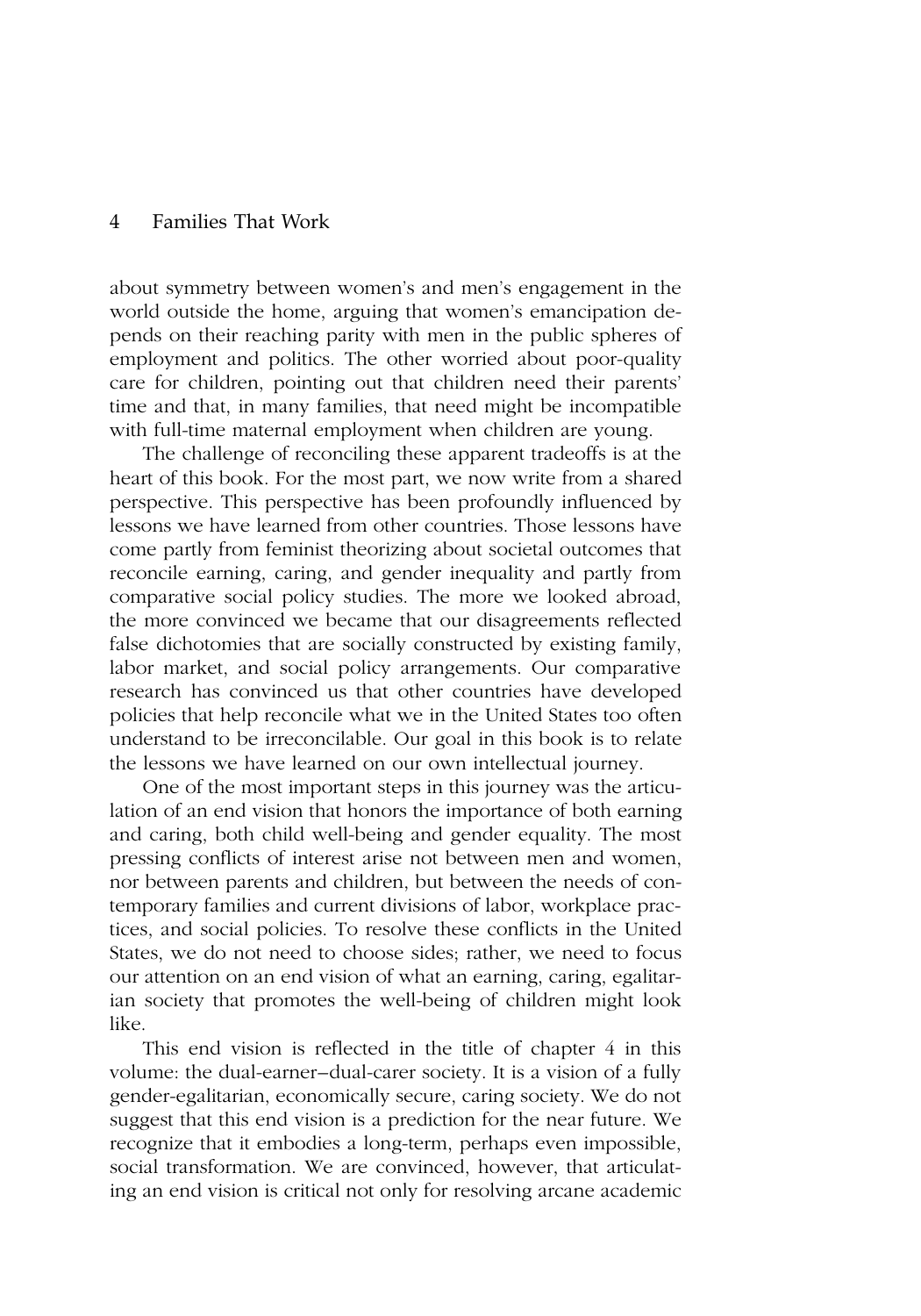debates but, more important, for establishing the principles against which we evaluate new social and labor market policies. American parents need and want more support from government. If we respond to these needs as if they embody fundamentally irreconcilable demands, we will create policies that perpetuate tradeoffs between the interests of mothers, fathers, children, and employers. If we reject the assumption that these conflicts are irreconcilable, we can hope to develop policies that advance the interests of each.

Recent decades have seen a profound transformation in the organization of employment and caregiving arrangements in the American family. The "traditional" model of a male breadwinner and female homemaker has been replaced by a model of highly gendered partial specialization in which men invest their time primarily in the workplace and women combine employment with unpaid work in the home. In the United States, in particular, government plays a minimal role in supporting parents' dual responsibilities in the home and workplace. This model assumes, and perpetuates, a long-standing belief that caregiving is a private, and largely female, concern.

This resolution of employment and caregiving demands is failing American parents and their children. Many of the problems besetting American families are less acute in other industrialized countries that have more extensive public policies that help families manage competing demands from the home and the workplace without sacrificing gender equality. Although none of the countries we have studied can be characterized as having achieved a fully egalitarian, dual-earner–dual-carer society, some provide useful examples of the ways in which government can support families in their efforts to share earning and caring work.

Our goal in this comparative exercise is to move current policy debates in the United States beyond fragmented conversations that treat child well-being, the conflict between work and family life, and gender equality as separate issues and beyond the belief that caregiving is a wholly private concern. Cross-national comparisons can help move the debate by suggesting new conceptual and practical models for policy design. They can expand our options by demonstrating that policies that appear politically or economically infeasible in the context of the United States are in fact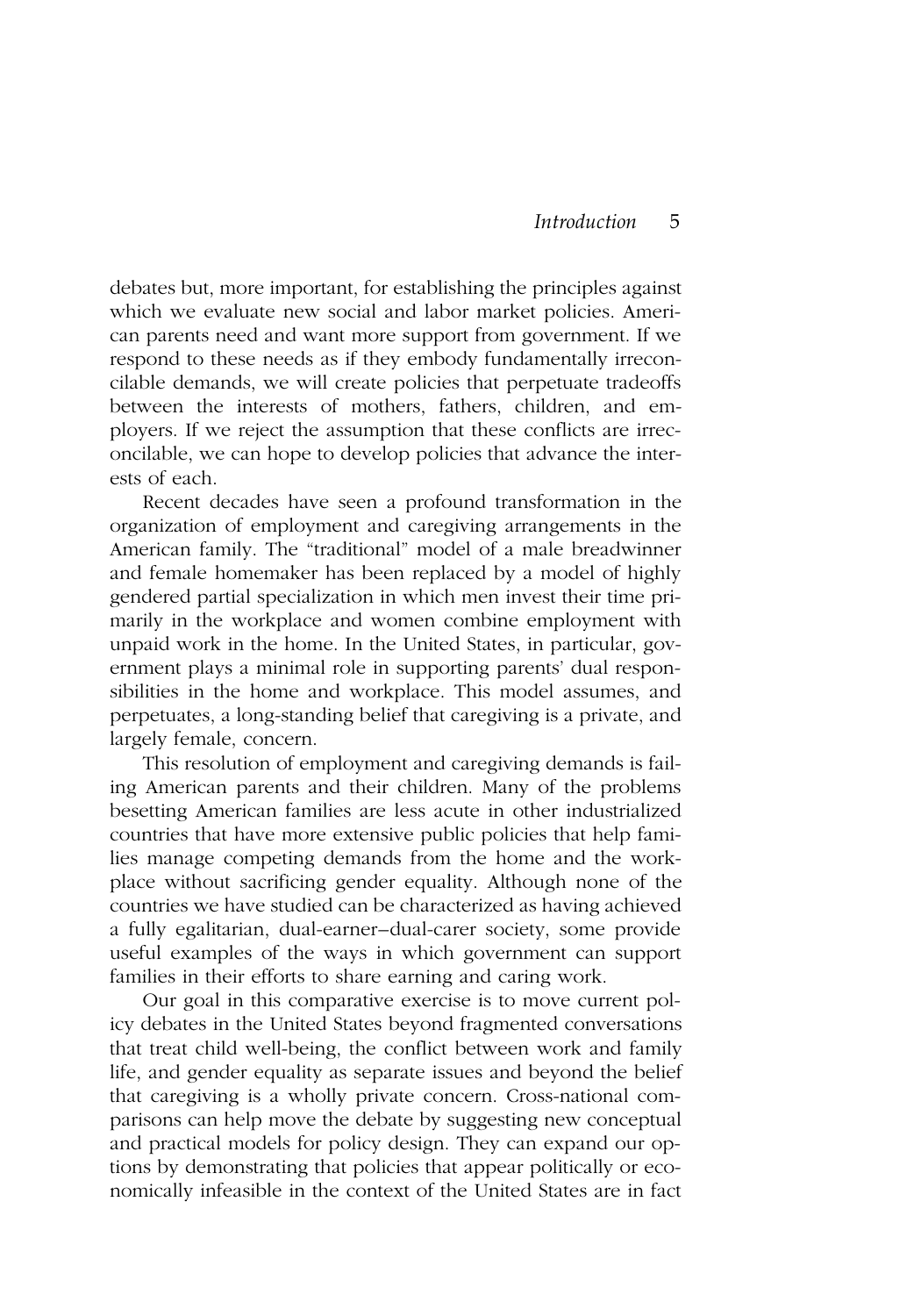well established and successful elsewhere. Cross-national comparisons can also provide specific lessons about policy design. Because the difference between policy success and failure often turns on details—including rules about coverage, eligibility, benefit levels, duration, and financing—the experience abroad offers valuable lessons about the nuts and bolts of policy design. In the remainder of this chapter, we preview our analytical framework and our key findings.

#### **WHAT IS THE PROBLEM?**

In chapter 2, we argue that American parents are navigating uncertain new terrain, caught between traditional conceptions of caregiving and new demographic, economic, and social realities. In the wake of rapid changes in family composition and women's employment, parents are struggling to organize their working lives and their partnerships in new ways. They are doing so, however, in a society in which many members reap the benefits of family caregiving while doing little to share the burden. The gender revolution remains unfinished, leaving women with a disproportionate share of paid and unpaid care work. Out-of-date workplace practices constrain parents' ability to devote time to the care of their children. Government provides only the most meager assistance and targets much of that assistance on those at the margins of self-sufficiency. The resulting mismatch between parents' needs and society's response strains family life, disadvantages mothers, and leaves many children with inadequate care.

Contemporary problems facing parents, especially mothers, are rooted in long-standing gendered divisions of labor. In the late nineteenth century, industrialization and the rise of waged labor sparked a massive economic and social reorganization. As most men—but few women—moved their labor from the agricultural to the industrial and commercial sectors, a family that included a male breadwinner and a female homemaker came to be defined as the ideal. Men and women assumed increasingly separate roles, with men engaging in paid work and women taking responsibility for unpaid work—most especially, the work of caring for children. This arrangement remained fairly stable through the first half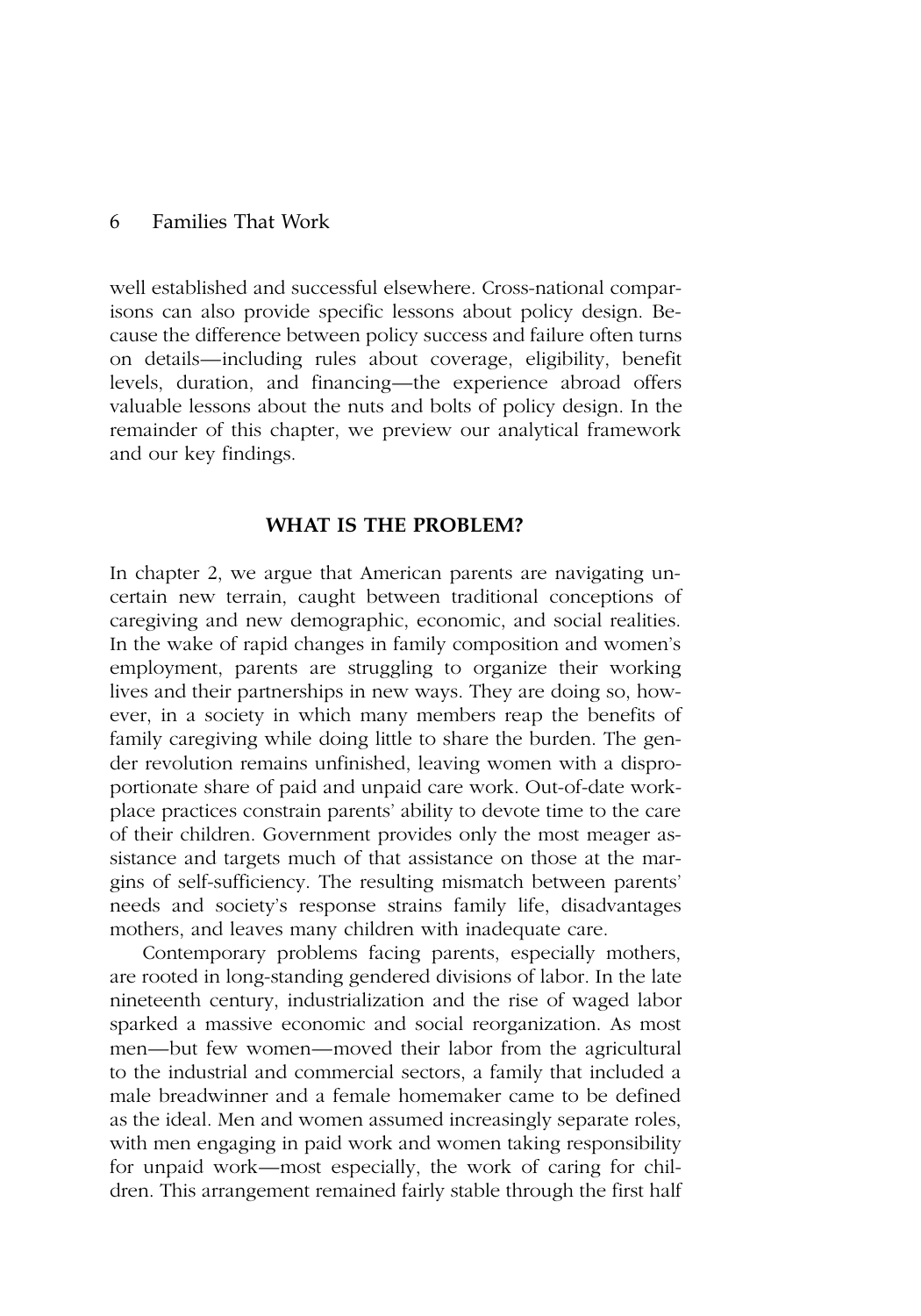of the twentieth century but began to unravel later in the century with the sharp increase in women's labor force participation and the growth of single-parent families.

The waning of the breadwinner-homemaker family increased women's opportunities. New arrangements for work and family, however, including the dominant contemporary model of partial specialization between mothers and fathers, have created new tensions for many families. One tension arises because the large increase in maternal employment, and more modest increases in working hours, leave many families squeezed for time. With the majority of both fathers and mothers in the labor force, many families simply lack sufficient hours in the day to care for their children. A second tension arises from the fact that, even with high and rising employment rates, women remain the primary caregivers for children. Women have increased their ties to the labor market, but men's contributions to work in the home have not increased at a corresponding rate. Women, far more than men, now juggle dual responsibilities in the home and the workplace.

Although these tensions are not unique to the United States, they create more acute dilemmas here because we have done comparatively little to distribute the costs of caregiving throughout society. Industrialized countries have traditionally characterized childbearing and child rearing as private concerns. In reality, caregiving work—performed overwhelmingly by women—creates broadly shared benefits. As Nancy Folbre and Paula England have argued, women's caring labor creates what economists call "public goods" in the form of children who are well nurtured (Folbre 1994; England and Folbre 1999b). Children's capabilities, which result in large measure from sustained caring and nurturing, provide public benefits (what economists term "positive externalities") by enriching today's society and providing economic benefits for the next generation. Women who provide care in the home pay the costs of that work, in the form of time, energy, and forgone market wages. Others in society reap the benefits—in the form of children who are prepared to learn in school, adults who are prepared to engage in productive employment, and neighbors who are prepared to create civil society—but they do not necessarily share the costs. In other words, others in society free ride on women's care work.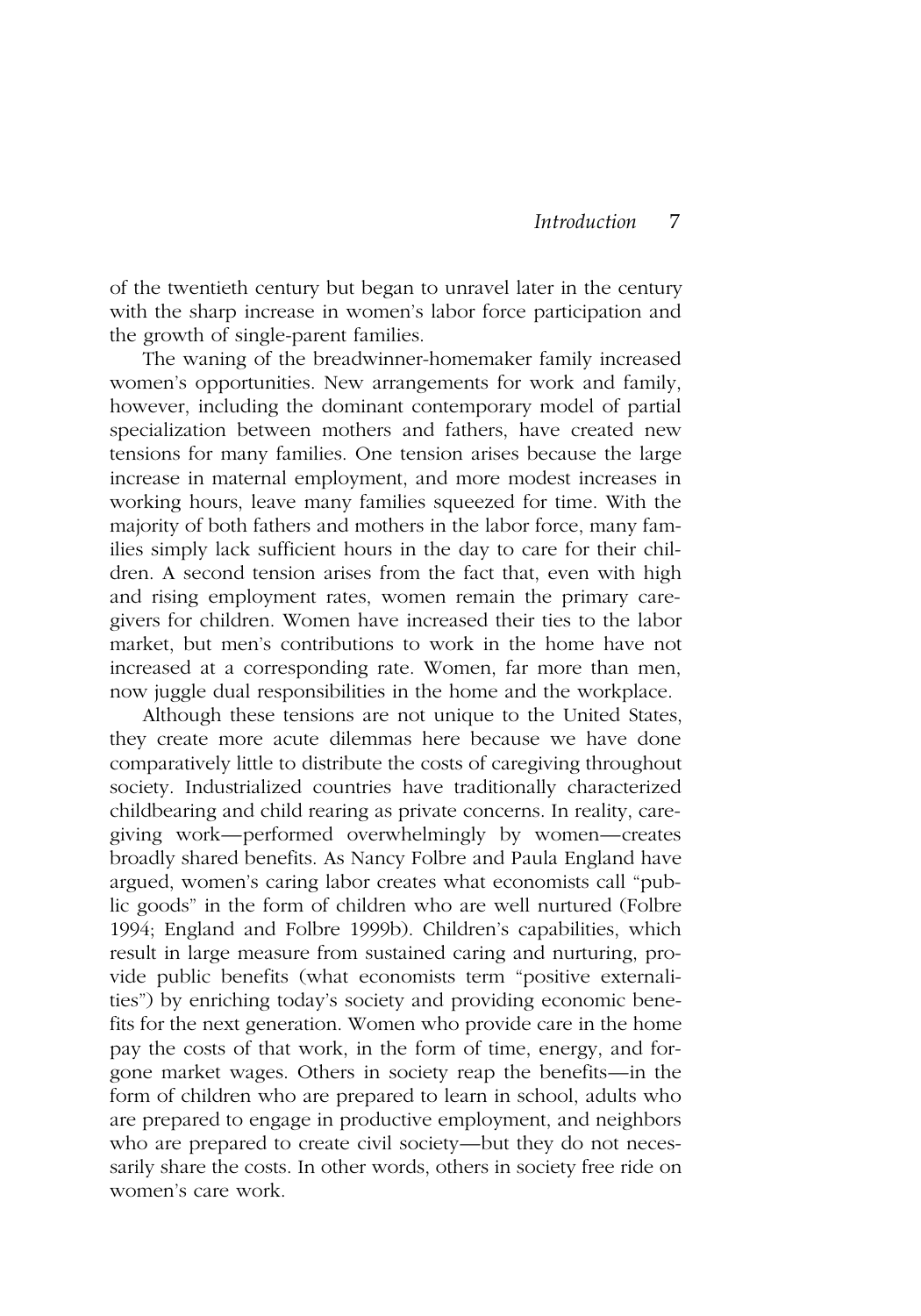Ours is not the only society that free rides on the unpaid work of families, and of women in particular. The United States is exceptional, however, in the extent to which it has failed to develop welfare state structures that distribute these costs more broadly. The American welfare state is often characterized as a laggard in cross-national terms. The United States does far less than many similarly rich countries to redistribute and equalize income or to actively manage labor markets. We also do much less to socialize the costs of caregiving—through government policies that redistribute income to families with children, public services that reduce employment penalties associated with devoting time to caregiving, or labor market regulations that protect parents' time with children. We benefit as much as any society from families' and women's caregiving work, but we do much less to spread the costs.

This exceptionally private conception of family life leaves American families to craft individual solutions to what is essentially a social dilemma: If everyone is at the workplace, who will care for the children?

Families are inventing a variety of creative arrangements to reconcile high rates of parental employment with their children's need for care. Many families reduce the labor market attachment of one parent—usually the mother. Many mothers engage in various forms of underemployment, opting for jobs that demand less of them than their skills would otherwise warrant or working parttime or intermittently (or both). Some families arrange to work opposite hours: one parent leaves for the workplace as the other returns home. Others make extensive use of nonparental care, placing children in substitute care starting in early infancy.

Although these private solutions are often adaptive for individual families, they also exacerbate long-standing problems of gender inequality at home and in the labor market. Because of their caregiving commitments, women with children earn far less, as a group, than their male counterparts, rendering them economically dependent, lacking in bargaining power at home, and at risk in the event of family dissolution. Comparatively weak labor market ties have also left women vastly underrepresented in positions of commercial and political leadership. Private solutions are also cre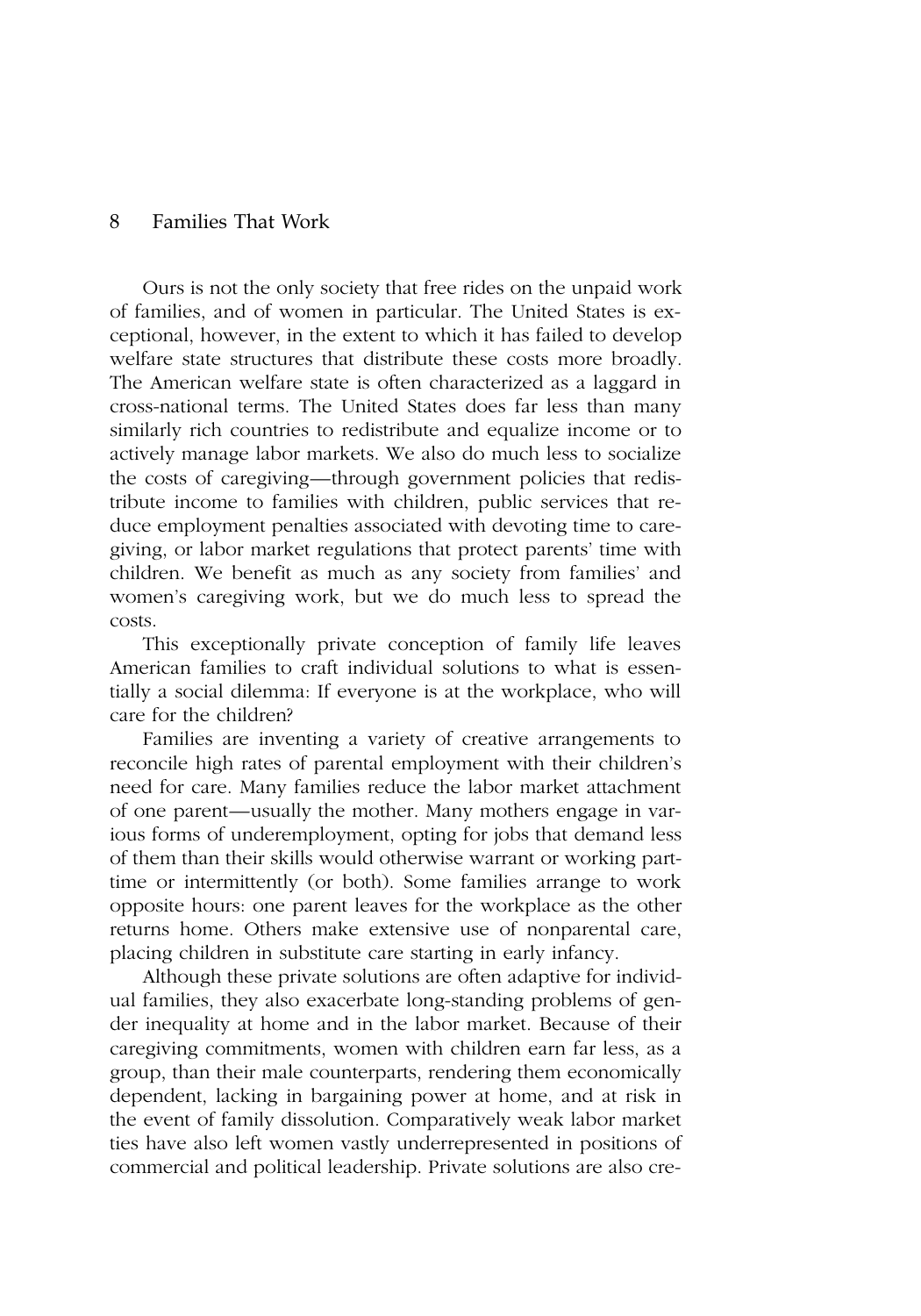ating new social problems. For some families, nonstandard employment schedules disrupt home life, increase the risk of marital dissolution, and compromise children's well-being. For others, child care costs strain financial resources. The search for inexpensive child care solutions both reduces the quality of children's care and impoverishes child care providers. For a disturbingly large number of families, the combination of partial labor market attachment and limited government assistance leads to economic insecurity. In the end, these "private" problems create social costs, as economic insecurity, inadequate caregiving time, and poorquality child care combine to jeopardize the well-being of many children.

# **ARE PARENTS AND CHILDREN DOING BETTER ELSEWHERE?**

It is clear that American parents are struggling. What is less clear is the extent to which the problems they confront are inevitable. The collision between new realities and traditional conceptions of family life are evident in all industrial and postindustrial societies. Families in other countries are also struggling to balance the demands of paid work with the needs of their children and to reconcile the interests of women with those of men. In many relatively similar countries, however, the resulting problems are less acute.

In chapter 3 we compare the United States with other countries on a number of well-being indicators. In several other industrialized countries—including those with male and female employment rates that are higher than those of the United States employed parents spend less time in paid work and incur lesscostly penalties for part-time work. In some other countries, gender inequality in the labor market is less pronounced, and men do a larger share of nonmarket work. In all of our eleven comparison countries, fewer parents work nonstandard hours, and families headed by employed parents are less likely to be poor. Children in many of these countries are also doing better on dimensions ranging from infant birth weight to adolescent childbearing. This suggests that while the challenges of reconciling the demands of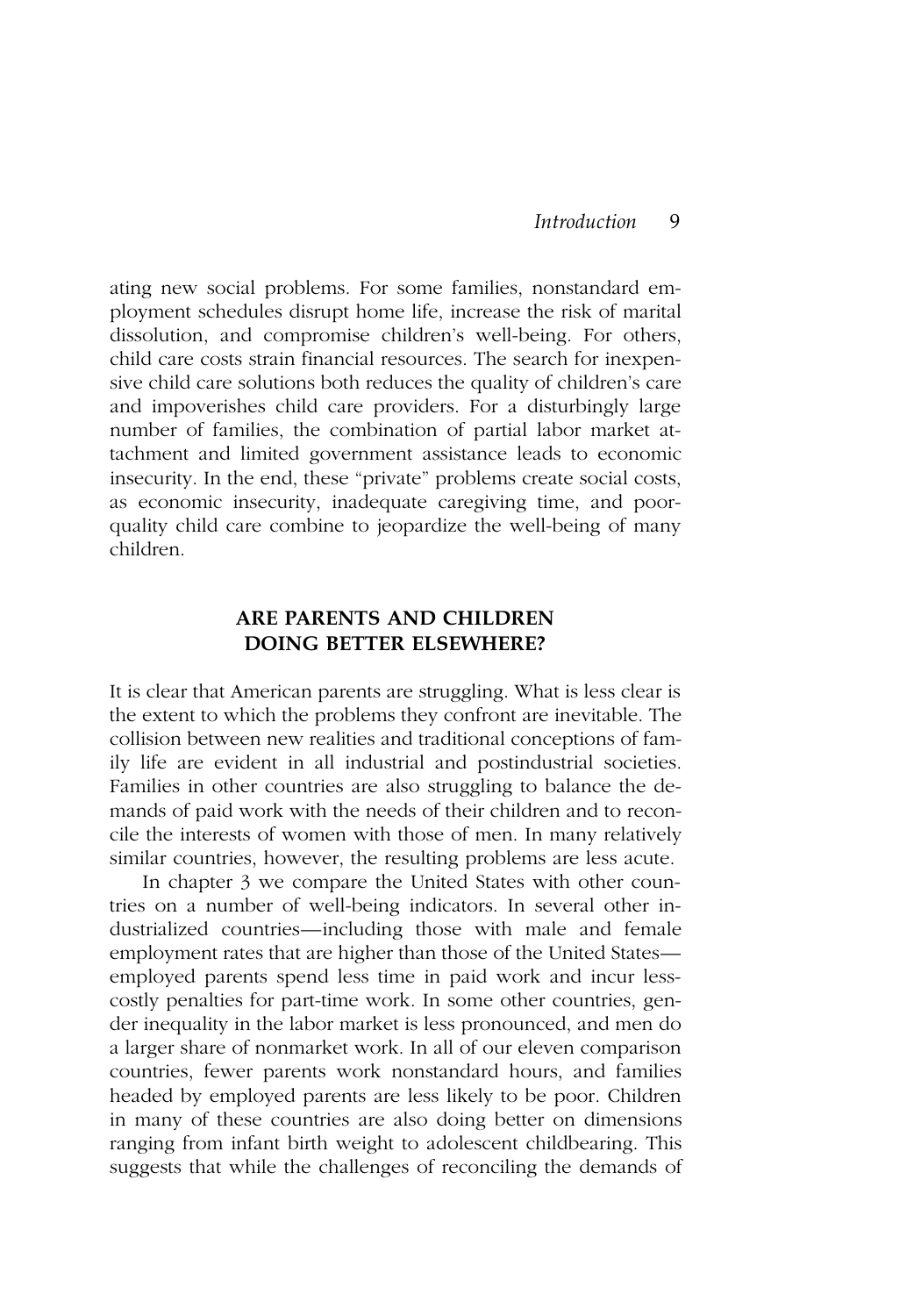the home and employment are common across similar countries, the extent to which they exacerbate gender inequality, work-family conflict, and compromises to child well-being is not inevitable.

### **ENVISIONING A NEW SOLUTION**

A comparison of the United States with other industrialized countries suggests that families' private solutions to the competing demands of the workplace and the home are exacting a particularly heavy toll from American families. As we describe in chapter 4, the discourse about these problems has also been narrower and more fragmented in the United States than in many countries in which families face similar dilemmas. Public debates about the problems of child well-being, work-family conflict, and gender equality in the United States characteristically focus on the family itself as the source of the problem. These debates fail to recognize the common origin of many of the dilemmas facing contemporary families in our willingness as a society to share the benefits of women's unpaid caregiving work without distributing the costs. These debates suggest various responses for meeting the needs of children, mothers, and families. In the absence of a new conceptualization of the collective dimensions of family caregiving, however, most solutions fail to resolve tradeoffs between earning and caring or between child well-being and gender equality.

Many observers in the United States suggest that we should shore up the male-breadwinner–female-homemaker model by increasing supports for women in their caregiving roles. With sufficient financial remuneration and social approbation, it is argued, women may be persuaded to forgo employment opportunities that are equal to men's and to retain the primary responsibility for the care and nurturing of children. This is the solution favored by many social conservatives who advocate the implementation of unrestricted child tax credits and other forms of support for the "traditional" family. It is an approach that has also been favored by some feminists, who propose rewarding women in their caregiving roles by adopting generous paid family leaves, public payments for the care of dependents ("wages for caring"), and the extension of social insurance credits to full-time caregivers.

This approach would free women to devote themselves to the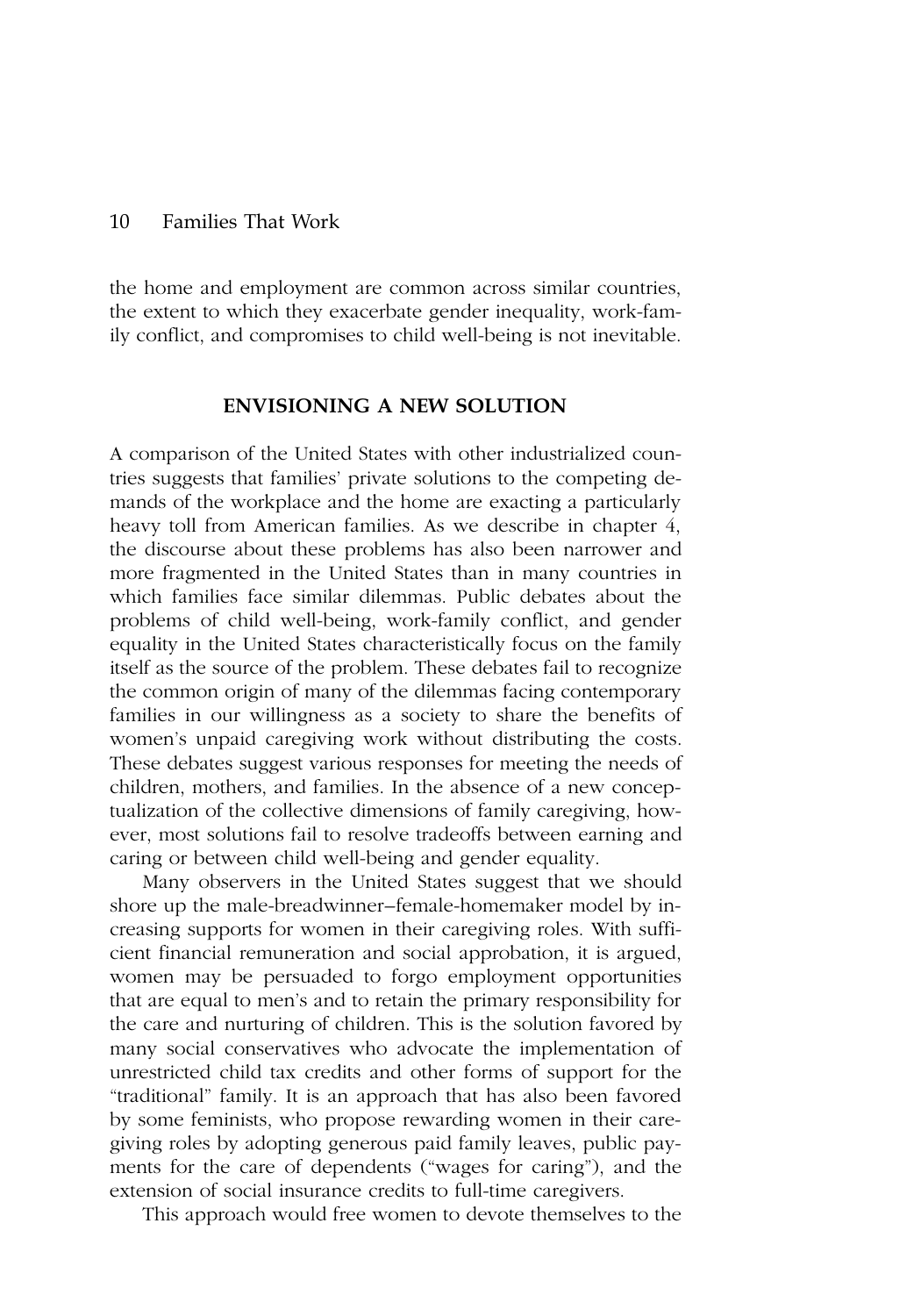care and rearing of children. It may have much to recommend it from the perspective of children, who would be guaranteed more time with their mothers. From the perspective of gender equality, however, this approach is deeply flawed. However well compensated, the relegation of women to unpaid care work can only reinforce gendered divisions of labor and the low value placed on caring work. Women would continue to incur the economic, social, and civic penalties associated with their withdrawal from the labor market. Men would continue to miss out on caregiving opportunities. Children would continue to miss the active presence of their fathers.

An alternative possibility would be to move more caregiving work out of the home. In a universal-breadwinner society, all parents would be in the workforce full-time, and children would be cared for largely by other adults, paid for by the family or the government. This is the solution advocated by many liberal feminists, who argue that women will not obtain social and economic parity with men until they achieve equality in the labor market. It is also the solution suggested by some conservative social reformers, who place a premium on engaging low-income parents in the labor market.

This approach could go a long way toward achieving gender equality in employment, but it, too, is fundamentally flawed. It would limit mothers' and fathers' opportunities to be fully present during the critical early years of their children's lives, and it would deprive children of sustained contact with their parents throughout their lives. It would continue to devalue caring work by valuing market work above unpaid care work. Moreover, to the extent that child care remains market based, this approach would perpetuate the social and economic disadvantages of having a heavily feminized and poorly paid caregiving workforce.

Debates in the United States have vacillated for many years between these two alternatives. In the one, we are asked to sacrifice gender equality in the name of children's well-being; in the other, to sacrifice the interests of children for the sake of gender equality. What is constant is that many individuals and families are asked to sacrifice their interests to perpetuate a system in which the care of children is overwhelmingly defined as a private, and largely female, responsibility.

In chapter 4 of this book, we draw on comparative social wel-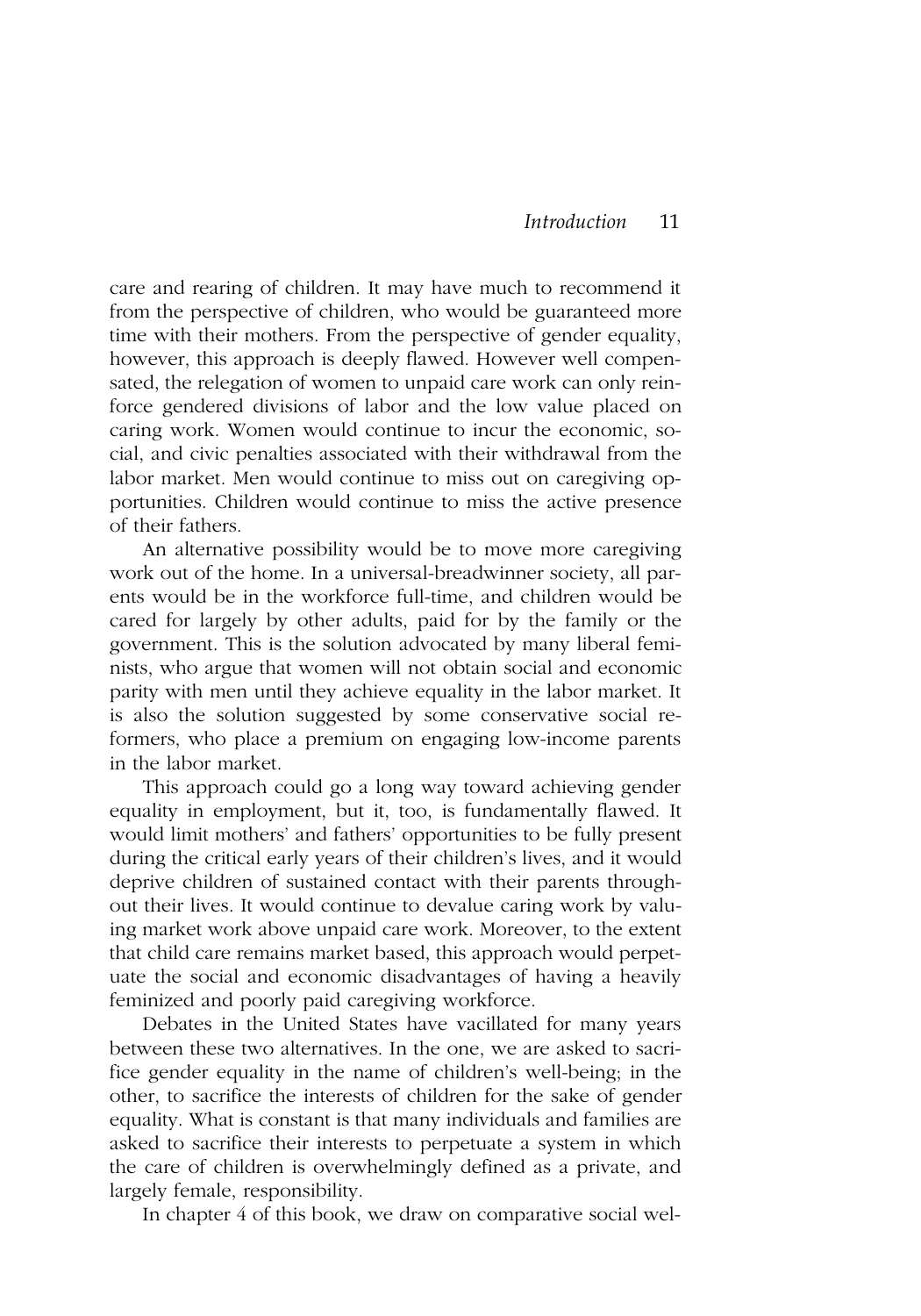fare and feminist scholarship to suggest an alternative end vision. The work of several European writers has convinced us that the interests of men, women, and children cannot be reconciled by asking families to make more accommodations to the tensions inherent in the gendered model of partial specialization between fathers and mothers. These tensions cannot be resolved without fundamental transformations in divisions of labor, workplace arrangements, and the role of government. If Americans hope to create a society that values both paid work and unpaid caregiving, we will need to transform gender relations so that women and men face symmetrical opportunities and responsibilities for employment and caregiving. If we want men and women to have the opportunity to engage in caregiving work without undue economic and career sacrifice, we will need new employment arrangements that allow time for caregiving. If we hope to enhance the well-being of children and to promote gender equality, we will need to distribute the cost of caregiving more equally within society and to call on government to help make this a reality.

One version of such a transformed society has been labeled a "dual-earner–dual-carer" society by the British sociologist Rosemary Crompton (1999). This is a society that recognizes the rights and obligations of women and men to engage in both market and care work and one that values children's need for intensive care and nurturance during their earliest years. In a dual-earner–dualcarer society, parents would spend substantial amounts of time at home when their children are infants, relying more heavily on substitute care as their children grow. Parenting would be degendered; fathers and mothers would share responsibility for earning and caregiving symmetrically, with support from both employers and society more broadly.

What would it take to realize a dual-earner–dual-carer society? It would require three transformations that would reduce our historic free riding on women's unpaid labor and increase our collective support for caregiving work. First, and most fundamental, its realization rests on the dissolution of today's gendered divisions of labor. For mothers and fathers to share the caring, men (on average) would need to shift an appreciable number of hours from the labor market to the home when their children are young. For men and women to share the earning, women (on average) would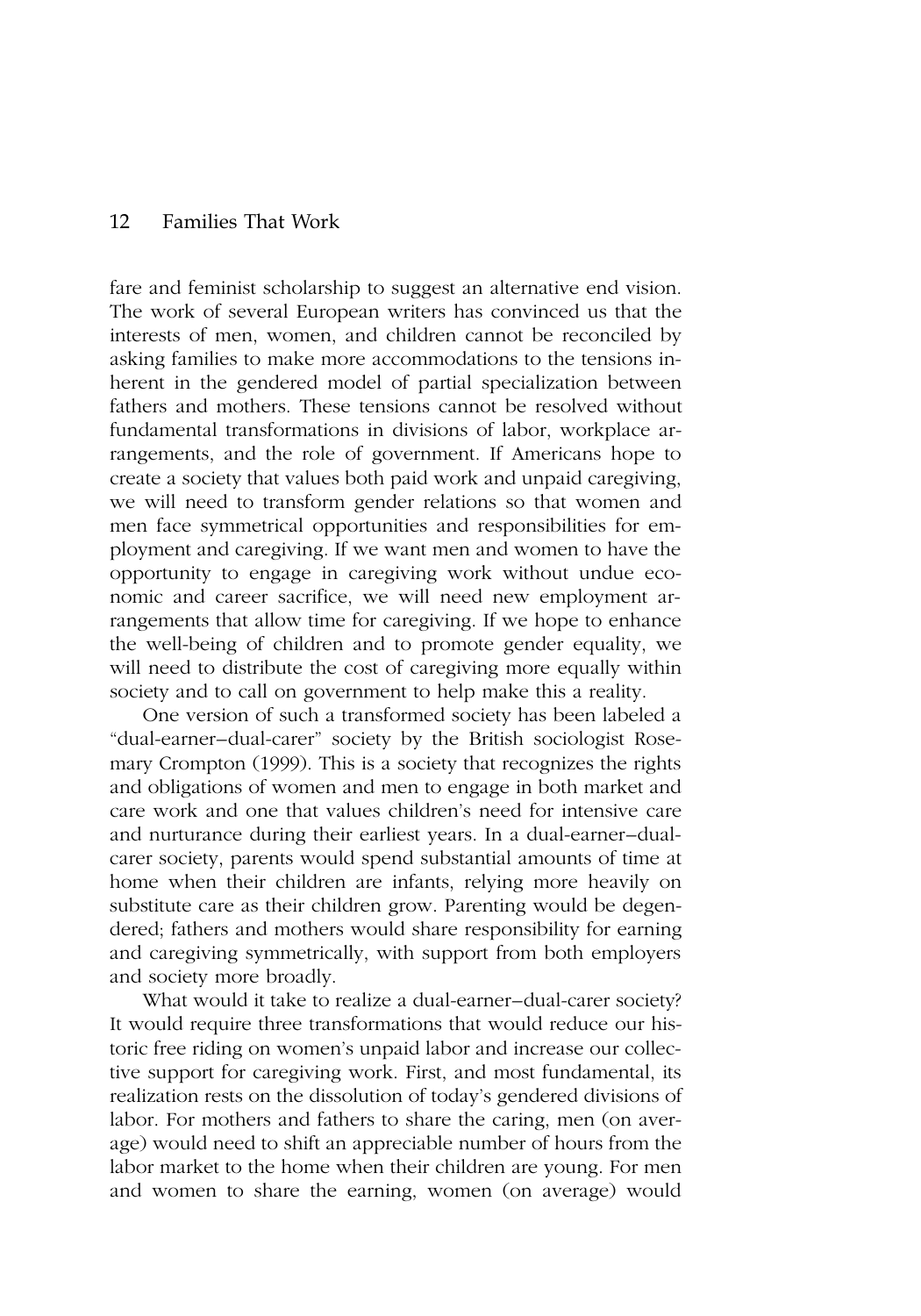need to shift a more modest number of hours from the home to the market. Mothers and fathers would essentially meet in the middle.

Second, it would require the creation of a more family-friendly labor market. Both women and men would need employment that allows them to take temporary breaks, especially when their children are young. Both women and men would need access to new employment arrangements that allow them to carry out parenting responsibilities without excessive penalties in wages, benefits, and job advancement—including high-quality, reduced-hour jobs.

Third, it would depend on the expansion of government policies that support caregiving work and socialize the costs of rearing children. Families and employers alone cannot bring about these transformations in the home and workplace. For a dual-earner– dual-carer society to become a reality, government will have to take a more active role in helping both women and men to blend employment with caregiving by providing benefits such as paid family leave and child care. Policies are also needed that secure workplace changes through labor market regulations—for example, legislation that reduces standard working hours and grants workers the right to temporary periods of leave.

#### **AN EXPANDED ROLE FOR GOVERNMENT**

The development of a caring, gender-egalitarian society rests on three related changes: the dissolution of gendered divisions of labor, the emergence of new workplace practices, and the redistribution of the costs of caregiving through government policies. The subject of this book is the third of these three: the development of a new and expanded role for government. We lay out the contours of an "earner-carer" policy package that would both support families today and facilitate the development of a dualearner–dual-carer society in the future. This package has three elements: publicly regulated and financed paid family leave, regulation of working time, and public early childhood education and care programs.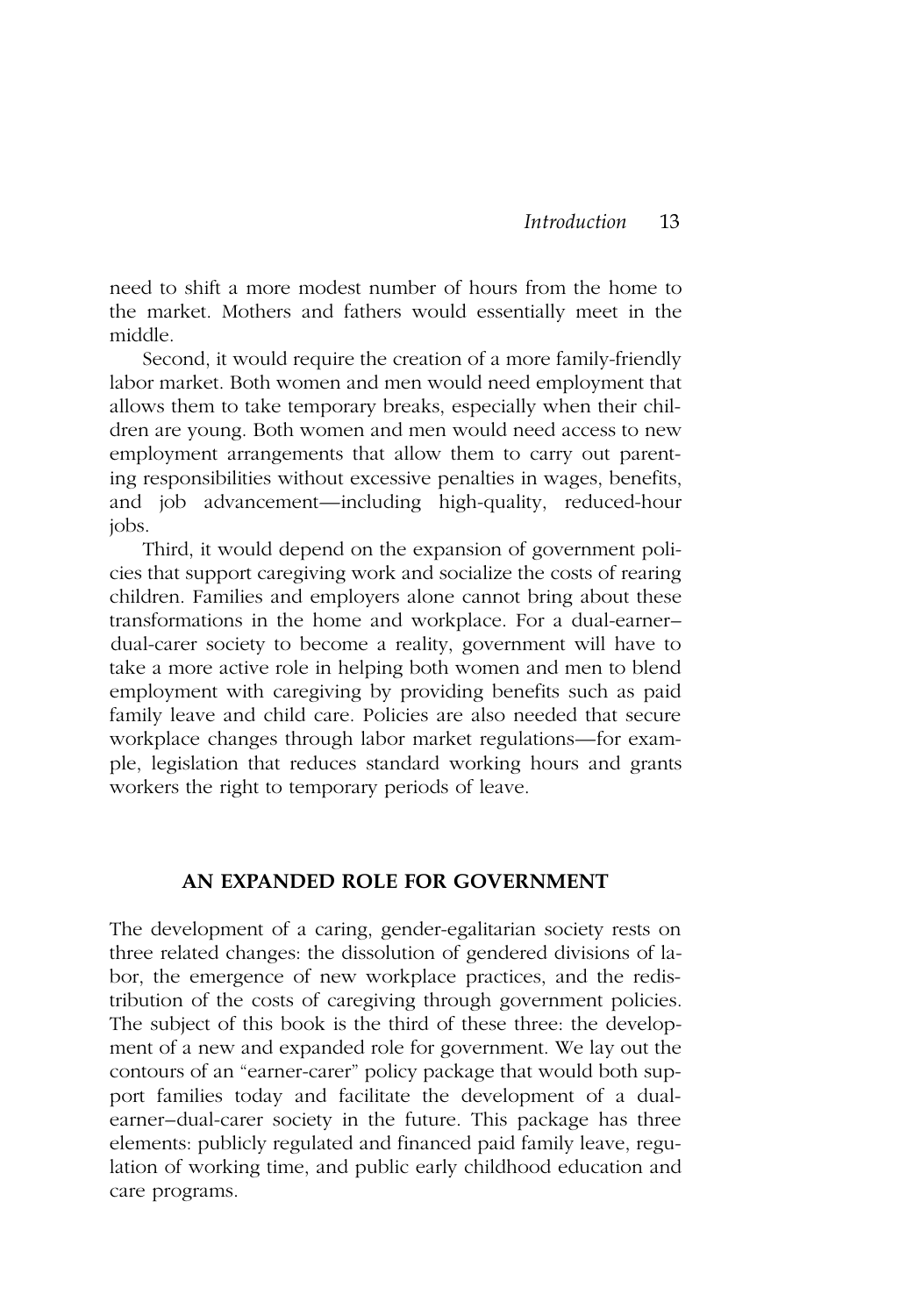Before turning to the details of these policies (in chapters 5 through 7) or the evidence of their effectiveness (chapter 8), we consider two challenging questions. The first is whether American men and women want to share caregiving work more equally. Academics have advanced at least two theoretical rationales for gendered specialization. Essentialist arguments suggest that women's disproportionate commitments to caregiving reflect the higher value that they place on this work; neoclassical economic arguments assert that men and women elect to specialize because it is efficient and raises total family utility. These arguments are difficult to counter precisely because of the absence of a counterfactual: Women's and men's choices can be observed only in the context of contemporary views about appropriate gender roles and the limited institutional support available for caregivers. It is impossible to know what American women would prefer, or how American families would behave, in a society that valued both earning and caregiving and that allowed both women and men to blend labor market attachment and caregiving without costly penalties.

The second challenging question, particularly for Americans, is whether government *should* assume a more prominent role in supporting families. The policy package described in this volume includes family leave and child care programs that involve several forms of redistribution—from nonparents to parents, from smaller to larger families, and from well-off to less affluent households, to name a few. The package also includes labor market regulations that could be seen as restrictive to employers—for example, requiring them to shorten their standard work hours or to pay parttime and full-time workers the same hourly wage. This raises important normative questions about whether it is legitimate and appropriate to use the power of government to redistribute the costs of caring for children.

We argue that government has a central responsibility in this area because, as England and Folbre (1999b) argue, many individuals and institutions enjoy the fruits of parental caregiving without contributing to the costs. Society, through government, has at least two reasons for sharing the costs of caregiving. The first is related to efficiency. Because children's capabilities generate positive ex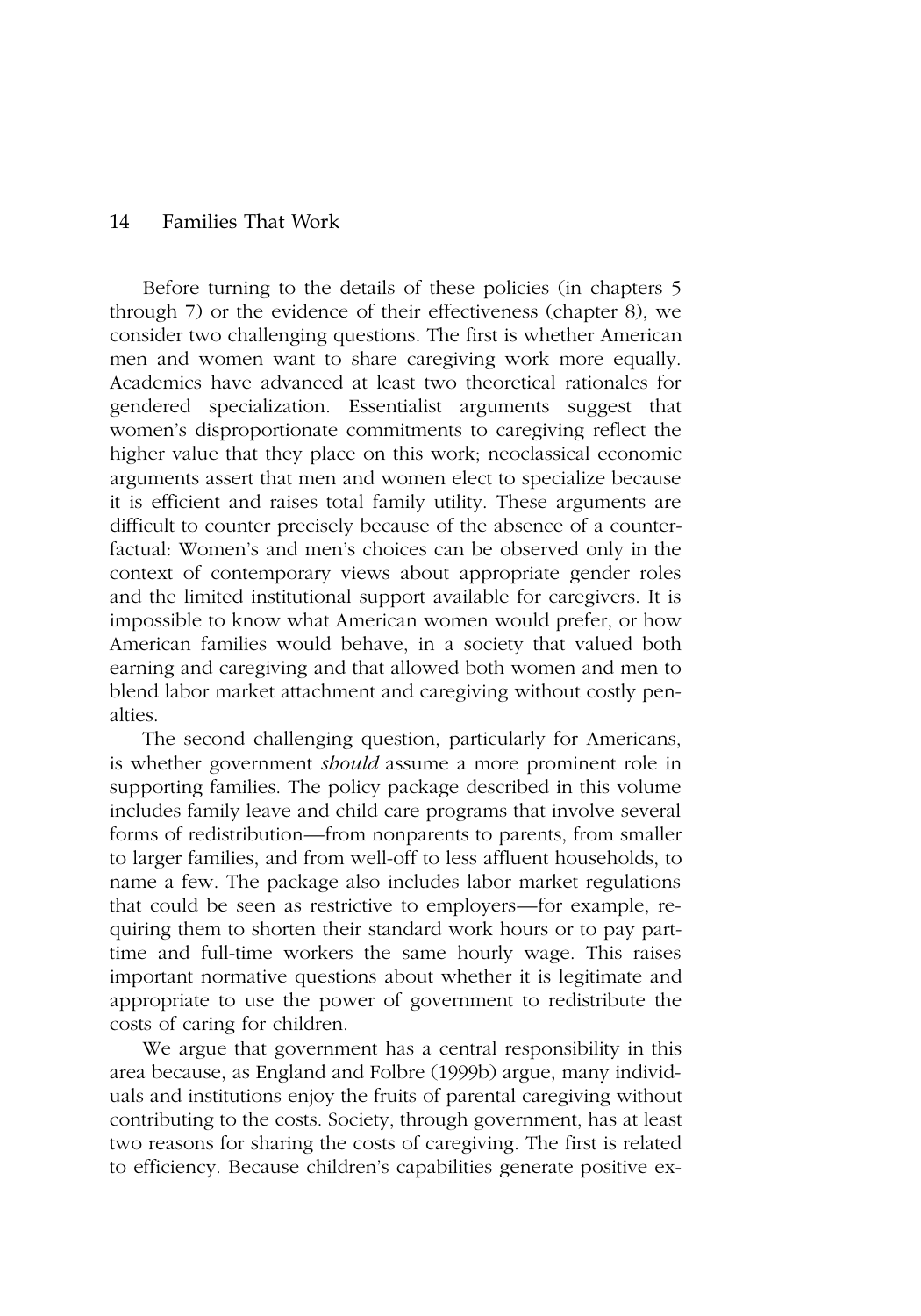ternalities, private investments in children will fall below levels needed to produce economically and socially optimal outcomes. Public programs that help to defray the costs of child rearing, such as paid family leave and high-quality substitute care, constitute important investments in today's children and in the next generation of adults.

The second reason concerns equity. To the extent that all members of society reap the benefits of child rearing, all members of society—not just mothers—should share the costs (England and Folbre 1999b; Budig and England 2001). Labor and consumer markets cannot bring about this sharing of costs; for this, we must rely on the redistributive and regulatory power of government. The failure to share caregiving costs has still other implications for equity among children. To the extent that we rely on parents' private resources, children in poor families receive far less than their more affluent counterparts; government supports could help equalize children's opportunities.

#### **POLICY MODELS FROM OTHER COUNTRIES**

We do not have to begin from scratch in the design of a policy package that would support families and facilitate the development of a dual-earner–dual-carer society. Family policies in several European countries, especially the Nordic countries of Denmark, Finland, Norway, and Sweden as well as France and Belgium—and even in neighboring Canada—provide models of what government can do to help families resolve the tensions between workplace and caring responsibilities while promoting greater gender equality. Although none of these countries has made the transition to a fully egalitarian dual-earner-dualcarer society, several have taken important steps in this direction, and their policy designs suggest useful lessons for the United States.

Chapter 5 describes family leave policies that grant employed parents time for caregiving, with compensation, especially during their children's first three years. Policies in countries that do the most to support a dual-earner–dual-carer society grant nearly all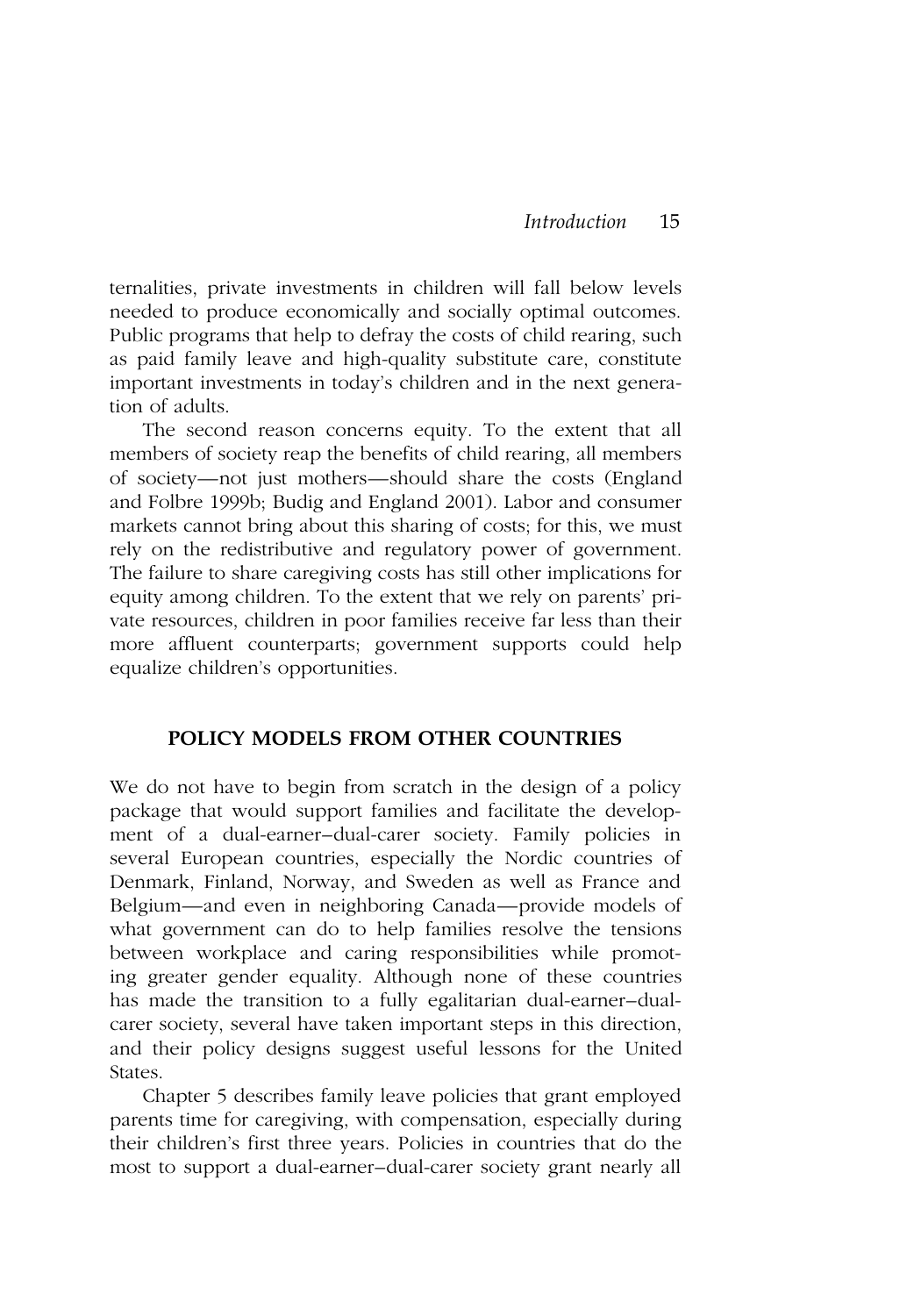employed mothers job security and wage replacement around the time of childbirth. Following maternity leaves, parental leave rights and benefits provide both parents periods of paid leave during their children's preschool years. Gender disparities in the takeup of these policies remains problematic, however, leading some countries to strengthen incentives for fathers to make use of leaves. Mothers and fathers also have the right to some time off, with pay, to attend to short-term and unpredictable needs that arise throughout their children's lives. The financing of these leaves distributes the costs across society and minimizes the burden for individual employers.

Chapter 6 provides examples of labor market policies that protect parents' time for caregiving. In the countries that do the most to support families in their earning and caring roles, public measures limit weekly employment hours, often setting the standard full-time workweek at thirty-five to thirty-nine hours, below the American forty-hour standard. Labor market measures are in place to improve both the availability and quality of part-time work and to limit parents' employment during nonstandard hours or to compensate workers who work those schedules (or both). Public vacation policies ensure parents four to five weeks' time with their families each year—twice the amount of time available to most American workers.

In chapter 7, we describe public policies that provide alternatives for the care of children while their parents are at the workplace, through public early childhood education and care (ECEC) programs and school scheduling that is compatible with parents' employment schedules. The most supportive countries provide or finance inclusive ECEC services for a large share of one- and twoyear-olds and nearly all older preschool children. The costs of these services are shared between government and families, with government assuming most of the cost and scaling parental fees to family income. Quality is ensured through public-sector staffing and regulations that require high levels of preparation—with appropriate compensation—for private and public child care workers. For older children, school scheduling policies in the most supportive countries ensure that children's school schedules are well matched to parents' hours of employment.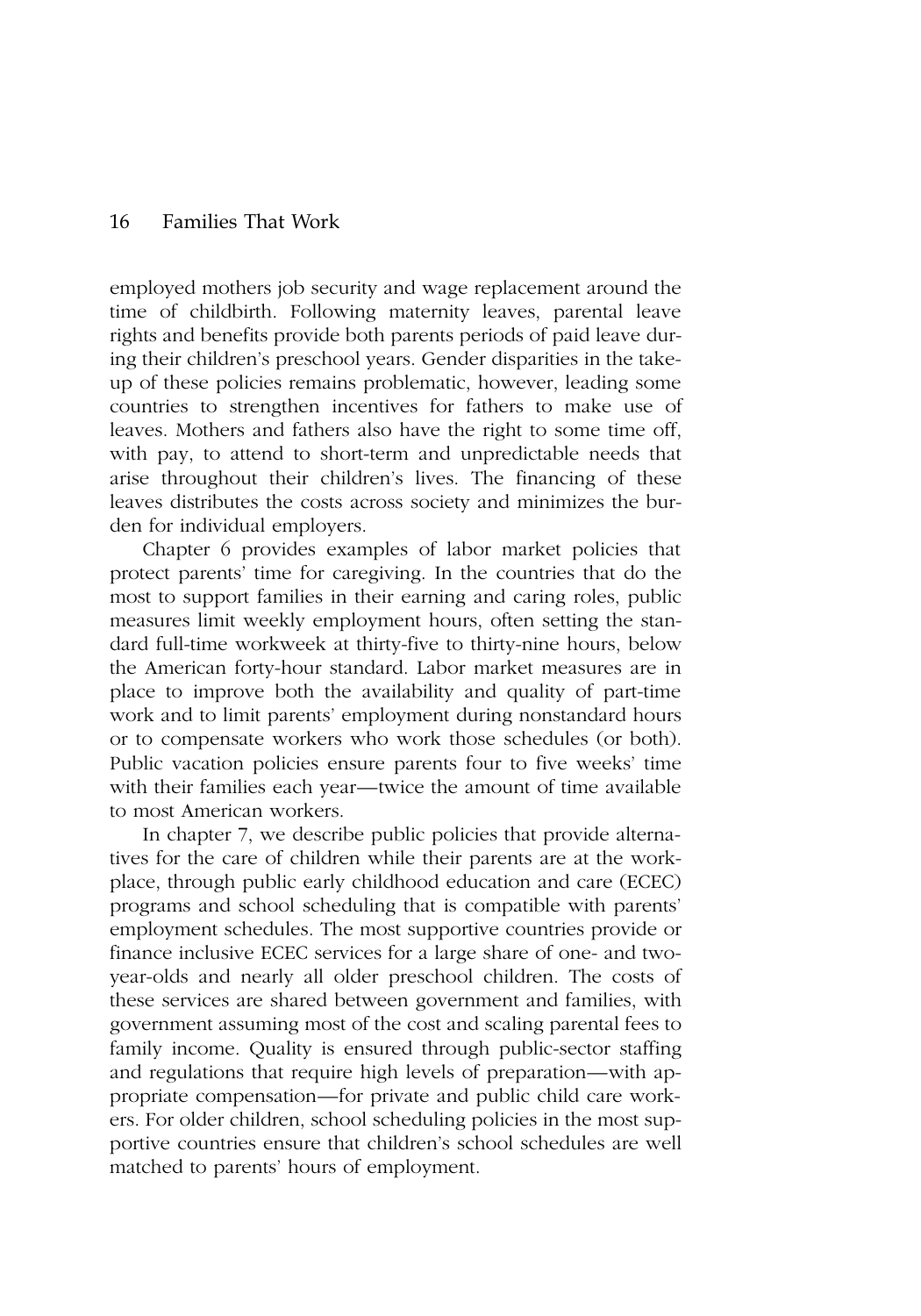# **DOES POLICY MATTER? LINKING POLICIES TO OUTCOMES**

We have argued that an expanded role for the U.S. government can be justified both as an investment in the healthy development of children and as a means for more equitable sharing of the costs of caregiving. This assumes that these policies are effective in achieving these outcomes. In chapter 8 we review in some detail what is already known and what remains to be learned about the extent to which these policies promote gender equality and enhance child and family well-being.

The employment effects of family leave policy have received substantial research attention. The empirical evidence suggests that access to leave has the potential to reduce labor market inequalities between men and women by facilitating continuous employment and reducing wage penalties associated with motherhood. Other research suggests that access to family leave may have health benefits for children as well, especially in the form of reduced infant mortality. Evidence is less consistent as to how children benefit on other dimensions from the presence of a parent at home, although the most recent research suggests that high levels of maternal employment during the first year of life are associated with worse outcomes for at least some groups of children and that these effects persist well into grade school.

Many researchers have examined the effects of early childhood education and care on women's employment and on children's well-being. This research has produced substantial evidence that high child care costs depress mothers' employment; policies that reduce these costs have been shown to increase maternal employment, potentially closing employment and wage gaps between mothers and fathers with young children. A substantial empirical literature has also established the contribution of child care quality to children's health, cognitive, and socioemotional outcomes. The most disadvantaged children appear to benefit the most from high-quality care and to suffer the most from poor-quality care.

A small body of research has also assessed the effects of multi-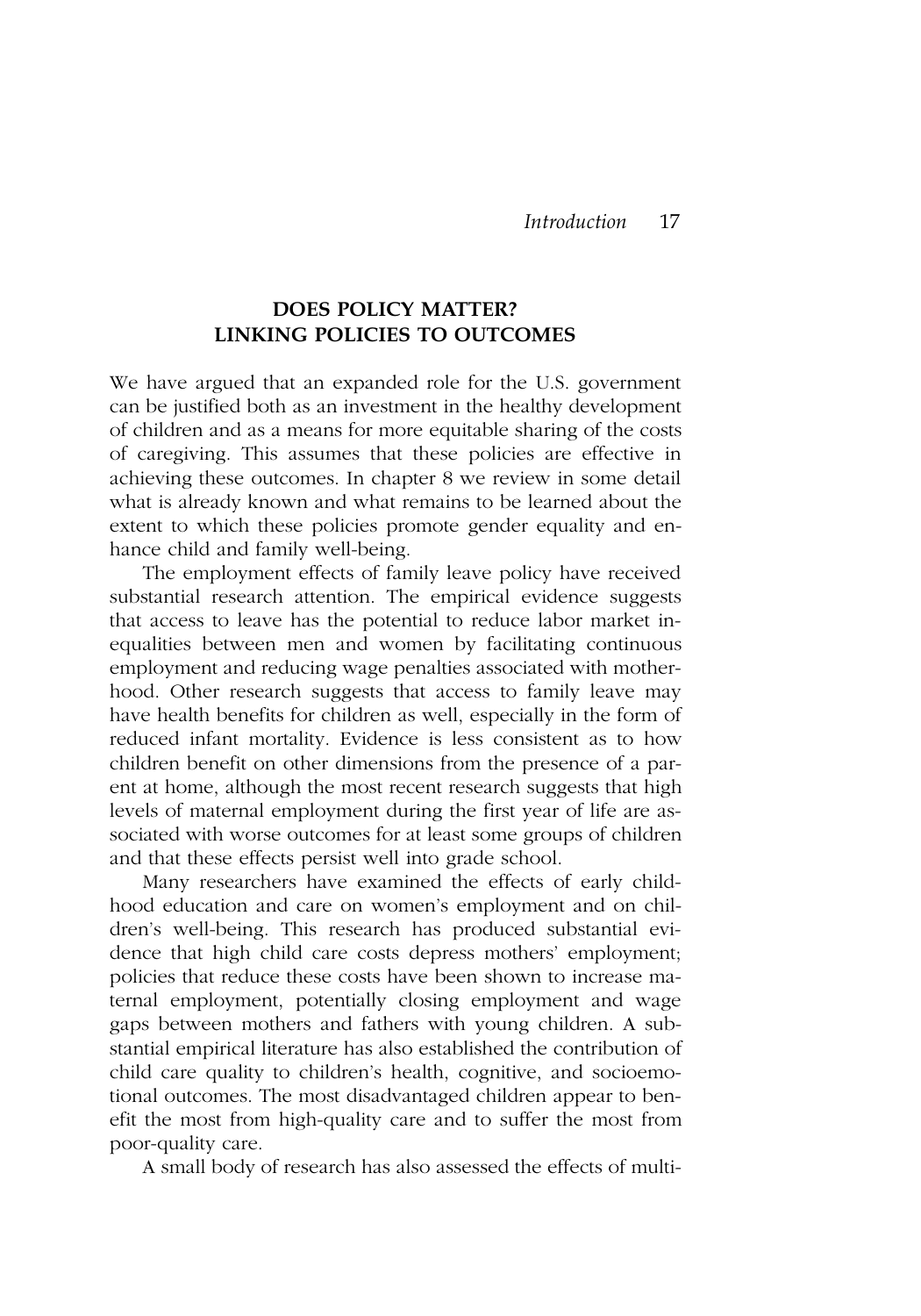program policy packages such as we describe. These studies provide encouraging evidence that public policies aimed at either increasing gender equality or easing work-family tensions can increase women's employment rates, reduce employment discontinuity in connection with child caregiving, and lessen the extent to which employment interruptions for caregiving penalize mothers' wages later in life.

# **CAN FAMILY POLICY MODELS FROM ABROAD WORK IN THE UNITED STATES?**

We close, in chapter 9, by addressing several common objections to the adoption of "European-style" policies in the United States. Those who are skeptical of drawing lessons from abroad often point to the extreme diversity within the American population and to particular social and economic challenges, such as the prevalence of both single parents and low-wage workers. Others are concerned that these programs are actually harmful. In particular, some fear that generous social programs may have problematic consequences for family formation; others warn that public provisions have undermined the European economies and that they would do the same in the United States. Still others argue that Americans' preferences are fundamentally incompatible with public, especially national, social programs. Other skeptics raise concerns that are not about differences between the United States and other countries. They argue that many men simply do not want to become committed caregivers, employers are likely to resist or undermine public policies that require them to accommodate parents' needs for caregiving time, or that comprehensive work-family policies would simply be too expensive.

In our concluding chapter, we address each of these concerns. We argue that these concerns do not have to constitute insurmountable barriers to providing more public supports for American families. The reality is that many of the European countries with high levels of social provision are also quite diverse, some with immigration rates as high as or higher than the U.S. rate. In fact, part of the rationale for generous social policies in some of the high-providing countries is to contribute to the integration of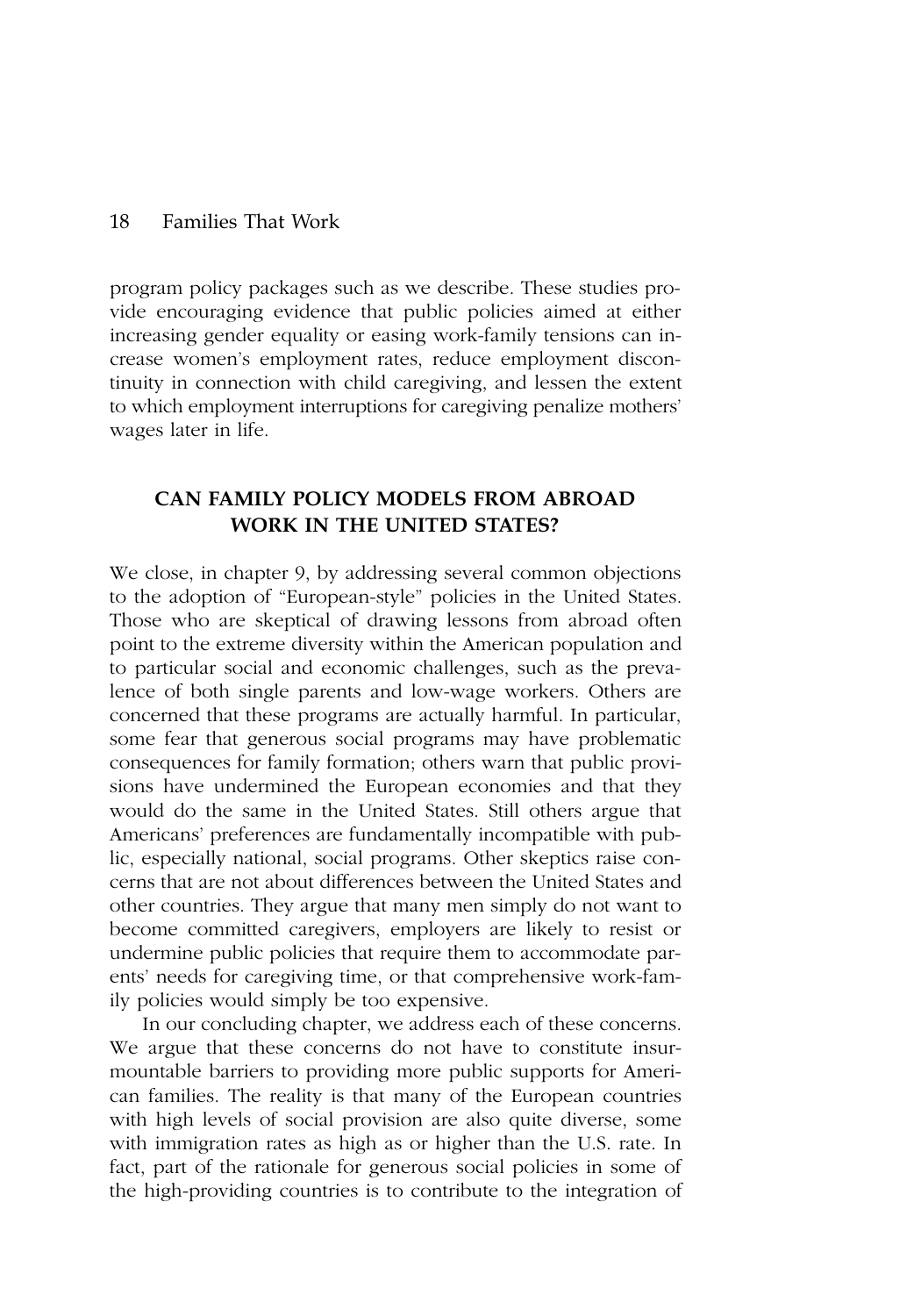diverse populations into a united citizenry. Moreover, though high rates of single parenthood and low-wage employment are indeed vexing problems in the United States, they are not unique to this country. The policies described here play a crucial role in supporting families in other countries, and they operate outside the realm of traditional "welfare" programs, which have received the most sustained criticism in the United States.

Frequently voiced concerns about the unintended consequences of work-family policies are often exaggerated. Although recent fertility declines in Europe are troublesome, there is no evidence to suggest that the programs described here have contributed to this decline by encouraging women to choose employment over childbearing. In fact, the countries with the highest fertility rates are among those with the most generous work-family reconciliation policies that allow parents to combine parenting with employment. Nor is there reason to worry, as many Americans do, that these programs would increase childbearing among single women without labor force ties. The incentives created by workfamily policies are in precisely those directions most widely supported by Americans: employment, parental caregiving, and paternal involvement.

Other Americans argue that generous social programs have damaged the European economies; their contribution to high unemployment rates has been widely reported in the American media. More-scholarly assessments conclude that there is little evidence for such a causal link. More important, nearly all of the European economies rebounded during the 1990s, and these recoveries unfolded as governments across Europe expanded public family leave and child care provisions and passed new laws aimed at reducing working time and increasing protections for part-time workers.

We would also argue that social policy analysts and advocates have been too quick to conclude that public work-family programs will not play in the political heartland of the United States, or are too costly, thereby reinforcing the inevitability of their defeat. In fact, public-opinion research suggests that a large share of Americans support paid parental leave, regulations aimed at shortening the workweek, public investments in child care, and longer school hours. There is no question that these benefits would be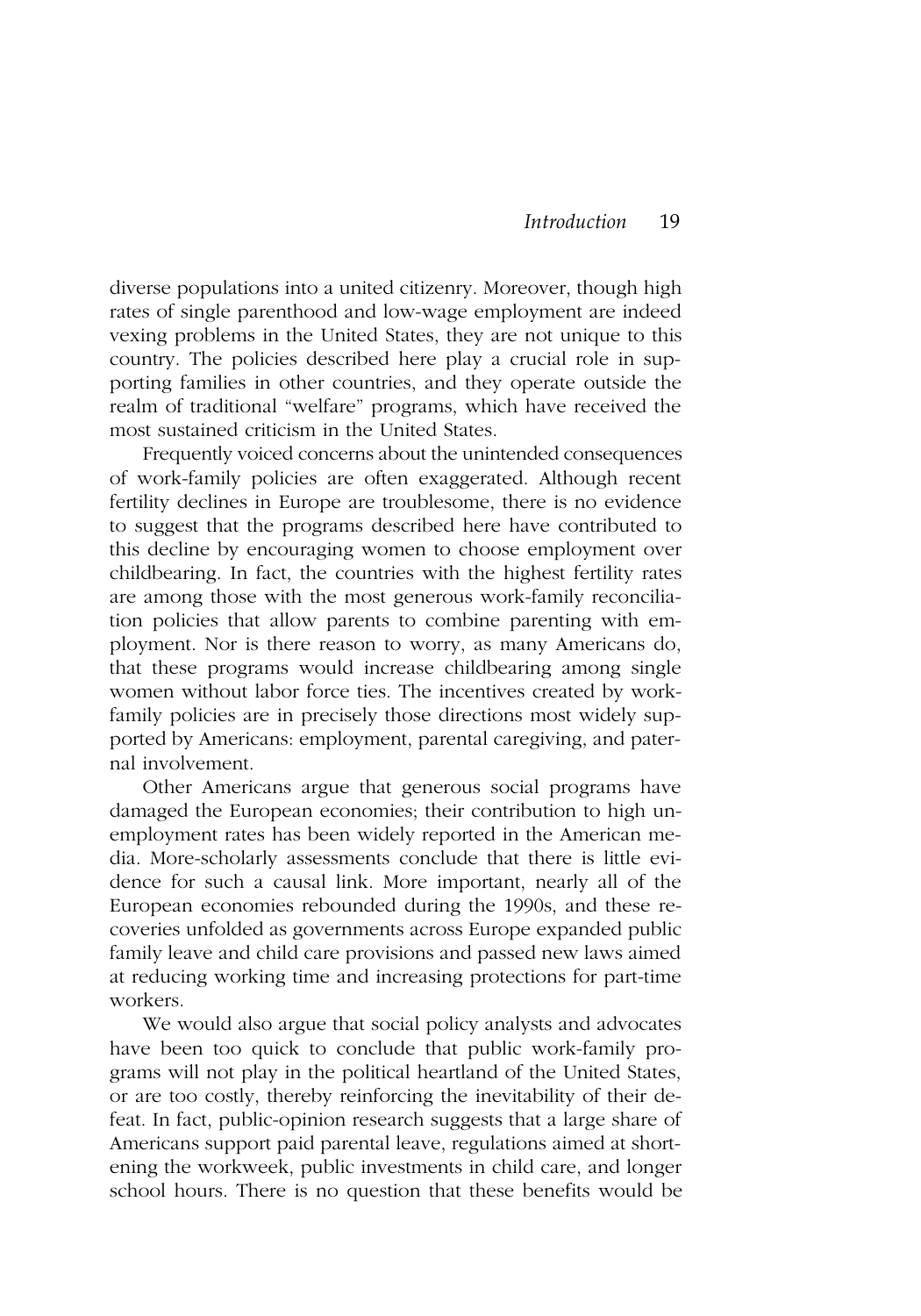costly. A comparative analysis suggests, however, that comprehensive leave and child care benefits would cost only about half of what the United States now spends on primary and secondary education.

Finally, broadening the end vision of family policy to include support for a gender-egalitarian society has the potential to close political cleavages that have hampered the adoption of family policies in the past. Formulating leave, child care, and labor market policies to explicitly include fathers as well as mothers has the potential to engage men's support. Designing these policies to support both employment and caring, shared equally by women and men, holds promise for closing the schism between feminists oriented to reducing gender differentials, especially in the labor market, and those focused on rewarding caregiving in the home. A policy package that enables parents to care for young children at home also holds promise for bridging the gap that often separates feminists working toward gender equality from advocates concerned with children's well-being. Embracing the vision of the earner-carer society may help to mobilize widespread support for family policy expansion in the United States.

#### **ABOUT THE SELECTION OF FAMILIES**

We focus in this book on the problems of reconciling employment with the care of children. We choose to focus on families with children because the problems they face are so pressing and the consequences of failure are so great. Many of the problems we consider, however, and some of the solutions we describe are equally relevant to other caregiving demands and other family forms. The care of elderly parents, for example, creates many similar dilemmas, and a growing number of families are finding themselves "sandwiched" by the need to care for both young children and elderly parents. Although we do not address these additional caregiving challenges, many of our policy lessons are equally relevant to them.

We also focus our discussion and examples primarily on twoparent families, implying married or cohabiting heterosexual adults who are jointly caring for children. We focus on heterosexual couples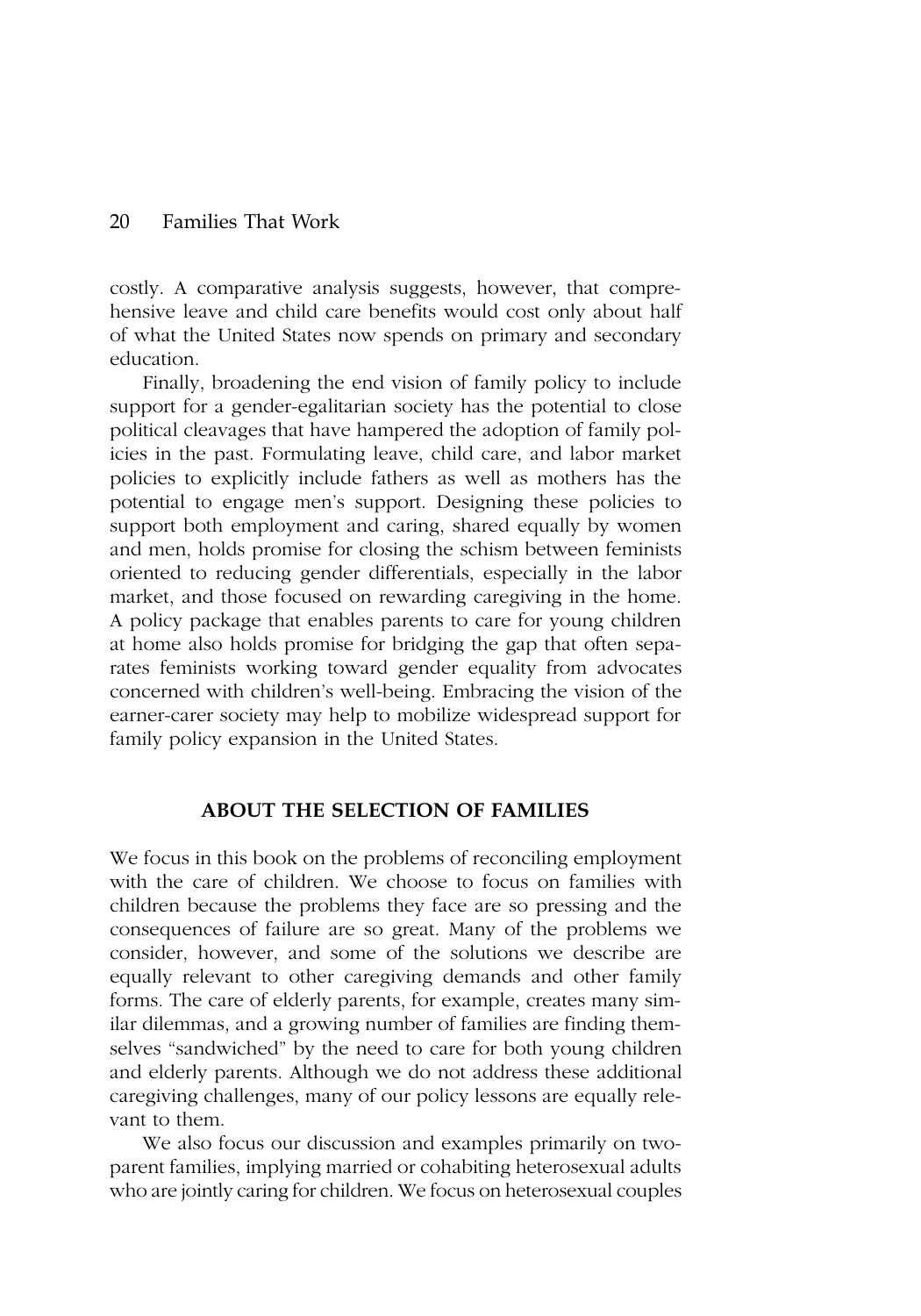because one of our key concerns is the gendered division of labor within contemporary families, but nearly all of the policies that we identify would bring nearly the same advantages for same-sex couples. In fact, same-sex couples raising children are, in some sense, the model dual-earner–dual-carer families insofar as paid and unpaid work hours are not allocated by gender. The policies that we describe as supporting dual-earner–dual-carer families are also relevant for single-parent families, who are likely to have even greater needs for caregiving and income support.

# **ABOUT THE SELECTION AND COMPARISON OF COUNTRIES**

Most of the empirical analyses and policy discussions in this book are explicitly cross-national and comparative. Cross-national comparisons help to challenge the belief that the family-level outcomes and policy designs observed in the United States are the only ones possible, and they provide models for alternative policy designs. By linking policy designs to outcomes, we are also able to benefit from a "natural experiment" that sheds light on the consequences of policy for the outcomes that most concern us.

When selecting countries for cross-national studies, comparativists face two fundamental decisions: how many countries to study and their degree of homogeneity. A smaller number of countries allows more intimate knowledge of each case, whereas a larger number of countries ensures more variation—a factor that is crucial for any research that aims to tease out policy impacts. Selecting more similar countries (say, the United States and Canada) allows comparativists to assume some degree of similarity between them that controls for omitted variables, such as political culture. In contrast, choosing countries that are more different (say, the United States and France) provides more variation but also exacerbates the problem of dealing with multiple differences that co-vary. Choosing countries that are extremely different (say, the United States and China) pushes the limits of comparativepolicy research, as overarching contextual factors are so different that policy translation becomes nearly impossible.

We have chosen a compromise strategy. Our group of coun-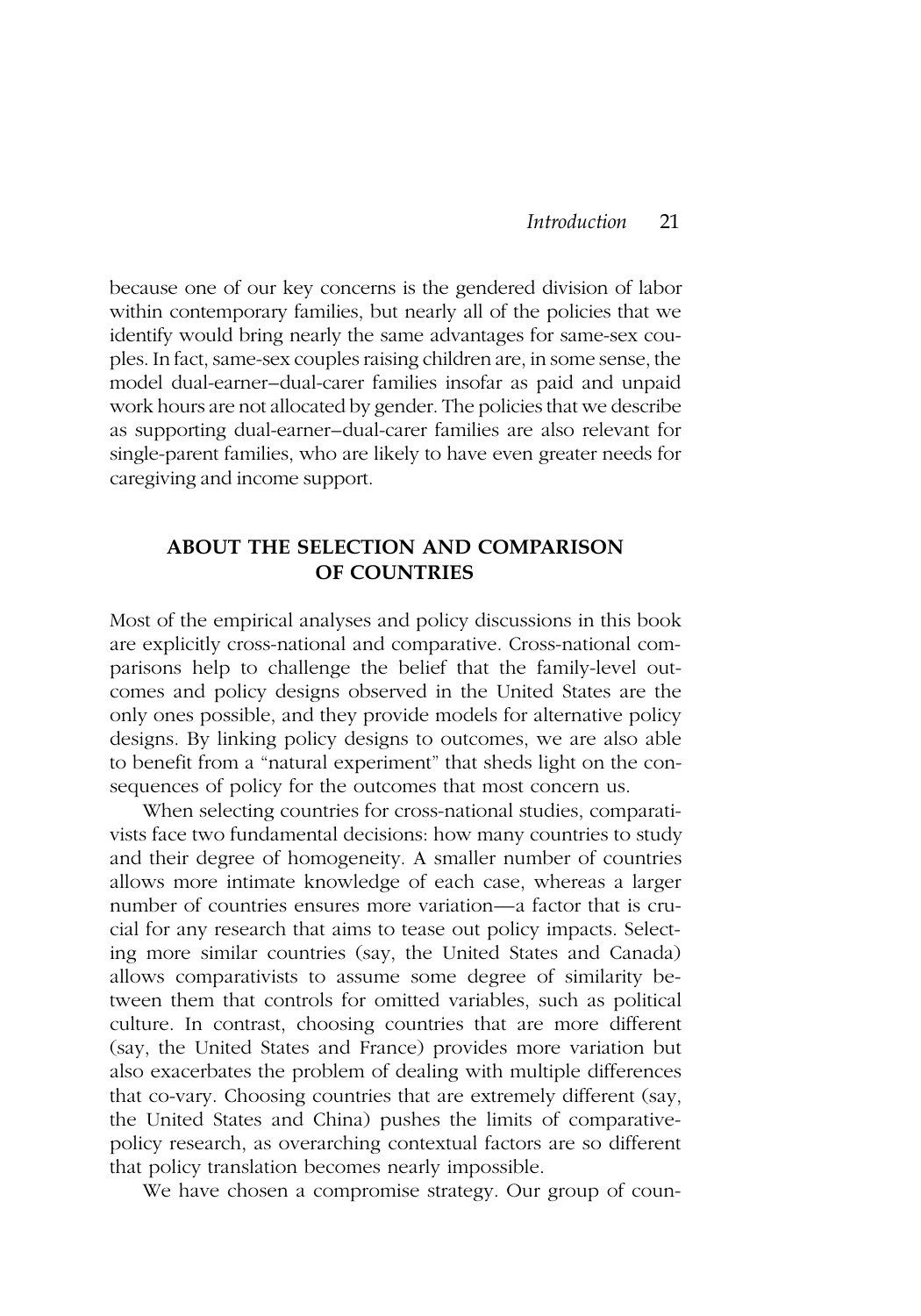tries comprises twelve relatively similar countries: the United States, Canada, and ten European countries. Twelve countries is few enough to allow us to learn about them in a reasonable amount of detail and just enough to enable us to draw some inferences about policy effects. The European countries—especially the Nordic countries—give us a window on generous, egalitarian social welfare policies that exist only in these countries, whereas Canada and even the United Kingdom allow a comparison of the United States with its most similar counterparts. Taken together, these countries offer a range of comparators, from our nearest neighbor, Canada, to countries considerably more remote.

We have excluded many countries in which families are grappling with the same concerns. The most noteworthy exclusion is that of industrialized countries in two rapidly changing regions: the former Eastern Europe and the Pacific Rim. Our omission of these countries is explained partly by severe data limitations and partly by their very differences in the area of family policy. State supports for families in the Eastern European countries, once common, have been wholly or partially dismantled following economic liberalization; similar supports are exceedingly limited, or radically different in structure, in the Pacific Rim. Policy developments in these countries are worthy of study but are largely outside the scope of our comparative framework.

We organize our presentation of these comparisons by grouping our eleven comparison countries into three fairly homogeneous groups. These groups include the four Nordic European countries of Denmark, Finland, Norway, and Sweden; the five Continental European countries of Belgium, France, Germany, Luxembourg, and the Netherlands; and two English-speaking countries, the United Kingdom and Canada.<sup>2</sup>

This grouping reflects the theoretical and empirical work of the Danish sociologist Gosta Esping-Andersen, as presented in his book, *The Three Worlds of Welfare Capitalism* (Esping-Andersen 1990). Esping-Andersen classifies the major welfare states of the industrialized West into three clusters, each characterized by shared principles of social welfare entitlement and relatively homogeneous outcomes. He and subsequent authors using this framework characterize social policy in the Nordic countries as generally organized along social democratic lines, with entitlements